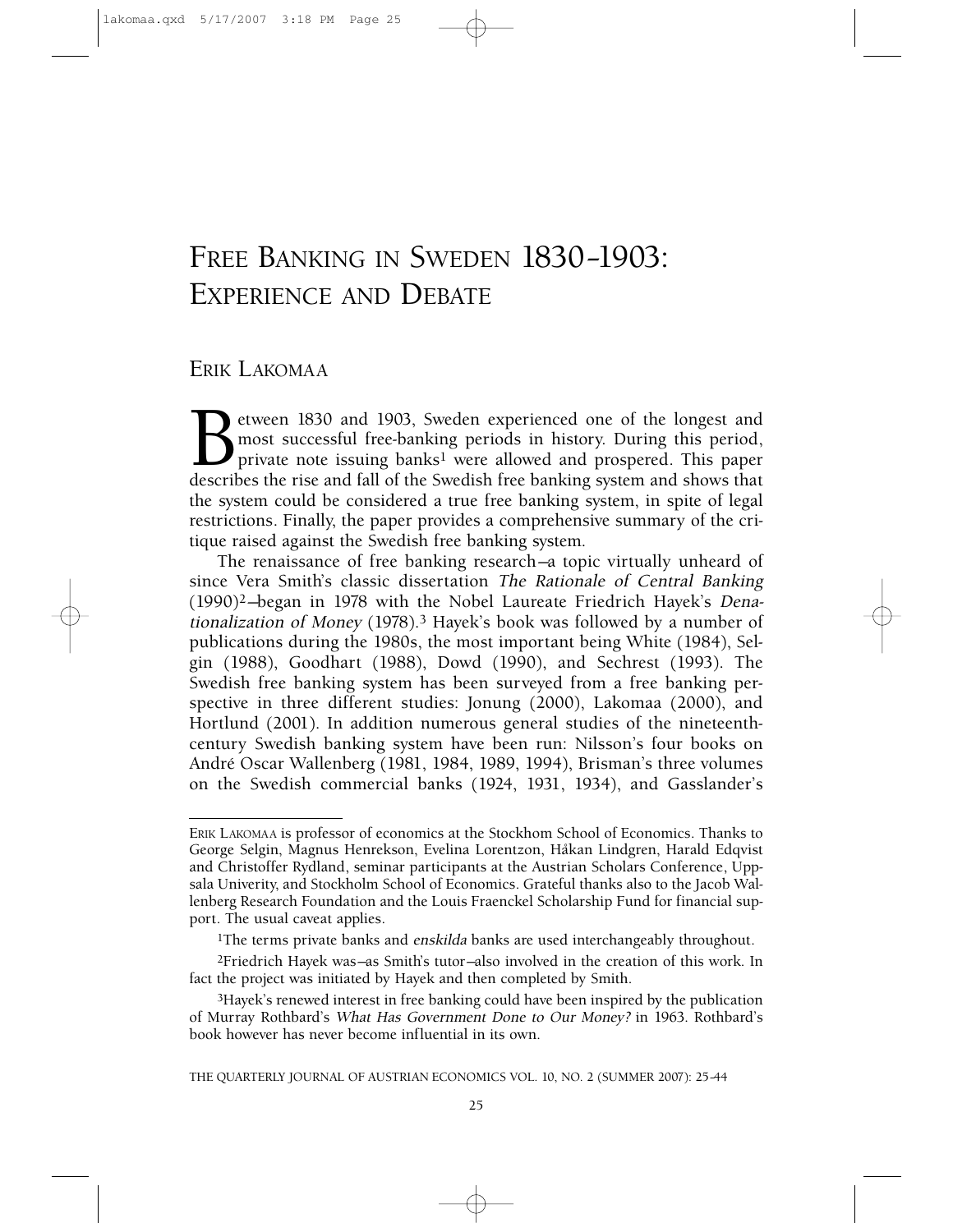study about Stockholm's Enskilda Bank (1962). These studies are more or less critical of free banking, or at least of the enskilda banks, since the concept of free banking is not used by any of them. Ögren (2003) covers some of the same issues as does this paper. Despite the fact that Sweden had one of the longest-lasting and well-developed free banking systems in the world, the research is, as shown, quite limited. This paper is not a survey of the theory of free banking but a historical exploration of one real-world example of free banking. For elaborations on the theoretical functioning of free banking systems see White (1984), Selgin (1988), Goodhart (1988), Dowd (1990), and Rothbard (1990).4

### 1. THE DEVELOPMENT OF FREE BANKING

As a result of the 1834 Banking Act, Sweden adopted the international silver standard and introduced the silver Riksdaler as the national currency.<sup>5</sup> The act furthermore allowed the establishment of private note issuing banks enskilda banks. The first private bank, Skånes Privatbank, was founded in 1831 and was soon followed by another twenty-five banks.

In 1873, the Swedish currency unit was changed from the Riksdaler to the Krona and was tied to the gold standard and would remain so for the entire free banking period. In the late nineteenth century, opposition to private note issue mounted in the Parliament. In 1898 the free banking system was abolished. The private banks were, however, allowed to remain in service until 1903, when they were forced to turn into commercial (nonnote issuing) deposit banks or to close down.

Since its inception in 1688 until 1897, the Riksbank<sup>6</sup> had been owned and controlled solely by Parliament. In 1897, the Parliament, however, granted the king the right to appoint the chairman of the Riksbank in exchange for legislation abolishing the private note issuing banks. The struggle between king and Parliament is central to the history of free banking in Sweden.

Even though free banking was relatively common during the nineteenth century, the Swedish free-banking system was unique because of its longevity and particular circumstances. The free banking system in Sweden emerged out of a political vacuum as a result of the power struggle between the king and the Parliamant and also the influence of economic laissez-faire. Another reason for the widespread support for free banking in Sweden was the country's experience

<sup>4</sup>Other important works about free banking are: Dowd (1992 and 1996), Meulen (1934), Selgin and White (1987 and 1994), White (1990).

<sup>&</sup>lt;sup>5</sup>There were actually two kinds of Riksdalers, Riksdaler Riksmynt-short form Rdr rmt—and Riksdaler Banco—short form Rdr bco. Riksdaler riksmynt was the most common. Their exchange rate was fixed so that four rdr rmt was equal to five rdr bco. In this paper riksdaler means rdr rmt.

<sup>6</sup>Before 1867 the legal name of the Riksbank was Riksens ständers bank—the bank of the estate Parliament.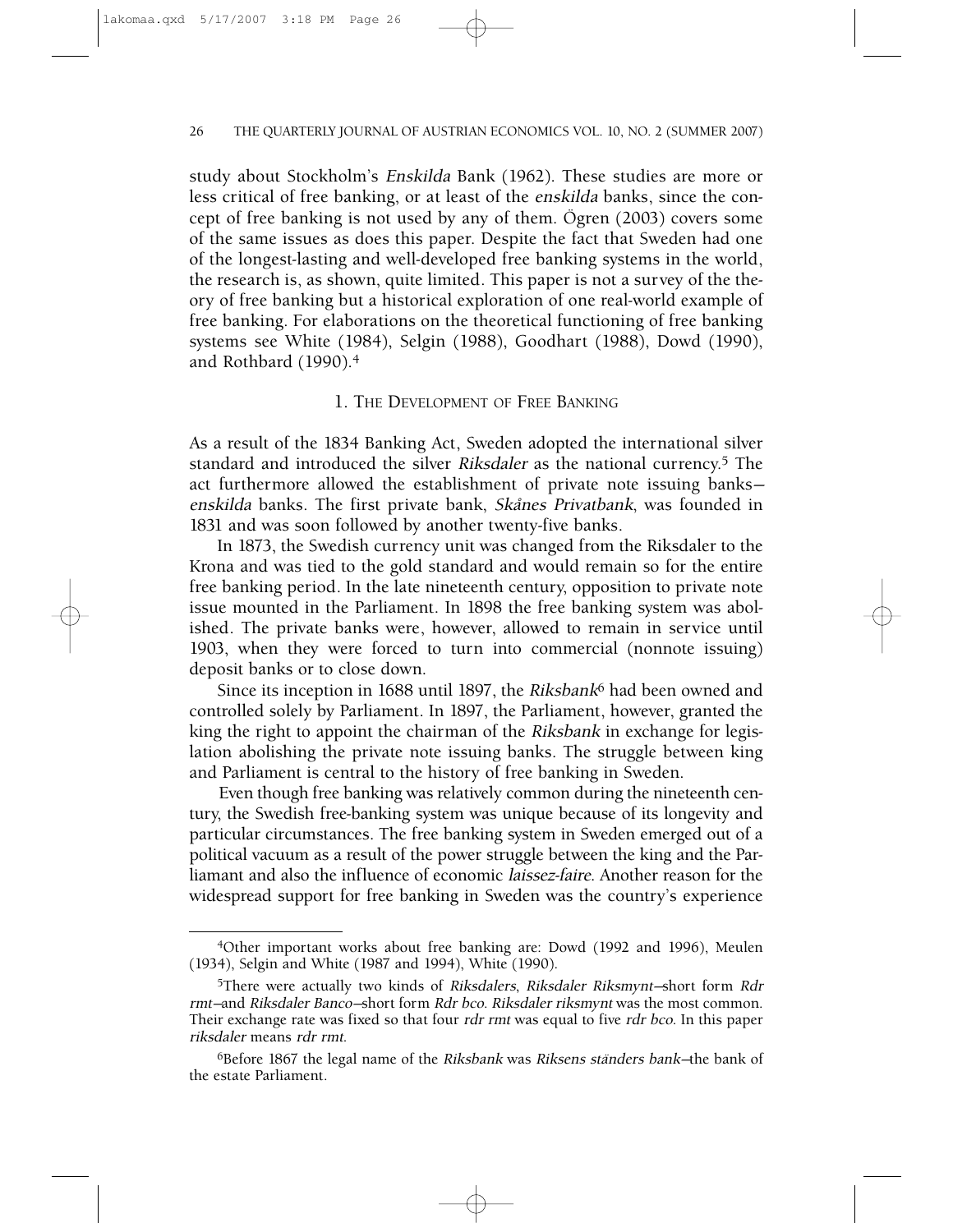with public banking. Bank failures, due to state intervention or mismanagement, had been commonplace throughout Swedish banking history. The first bank in Sweden, the semi-private Palmsturchska Banken-Stockholm Banco,<sup>7</sup> founded in 1651, went bankrupt in 1668 and was replaced by the Riksbank. During the Great Nordic War in the early eighteenth century, the government issued emergency coins made of copper in a desperate attempt to finance the war effort. This resulted in high inflation and the reputation of the state operated banking system was ruined for a long time. Furthermore, the formal credit market almost disappeared due to the failure of the discount companies in 1818. The discount companies were private institutions that discounted trade paper. Due to reckless lending and mismanagement they collapsed in 1818 and had to be bailed out by the government.8

In the wake of the 1818 collapse, the king, in 1822, appointed a committee to investigate reestablishing a banking market in Sweden. As a consequence, two important decisions were made by the Parliament in 1830: to adopt the international silver standard and to create a credit market by allowing the establishment of private banks.

The proposal to allow private note issuing banks met little resistance in the estate Parliament (Ögren 2003 and Nilsson 1981).9 The farmers and the clergy were willing to support any system that would increase the availability of credit, whereas the nobility saw the establishment of banks as an investment opportunity. Only among the members of the bourgeois estate was there any significant resistance.

The Riksbank started redeeming its notes for silver in 1834 and the first charter for a private bank, Skånes Enskilda Bank, was granted in 1831. King Carl Johan XIV, who granted the charters, did not at first explicitly allow banks to issue notes but the private banks did so anyway, without any countermeasures by the government. In 1834, a majority of parliamentarians favored a private banking system based on note issue. Four new bank charters, Örebro Enskilda Bank, Smålands Enskilda Bank, Östgöta Enskilda Bank, and Stora Kopparbergs Läns och Bergslagens Enskilda Bank, were granted in 1836–37.

The king later became hostile toward the enskilda banks. In 1842 he proposed a system with semi-governmental<sup>10</sup> filial banks, or Riksbank branches, to replace, or at least to compete with, private banks. The filial banks were not allowed to issue notes but to operate with credit from the Riksbank. Despite opposition from the nobility, which held economic interests in the private banking sector, the Parliament, agreed to the king's proposal. The last of the previously granted charters was to expire in 1847 and the filial bank system

<sup>7</sup>Palmsturchka banken began issuing notes in 1661 and was the first note-issuing bank in the world.

<sup>8</sup>Notes from the Parliament, May 7, 1873, no. 54, pp. 20–21.

<sup>9</sup>The parliament consisted of four estates, the nobility, the clergy, the bourgeoisie, and the farmers.

<sup>&</sup>lt;sup>10</sup>Private investors were allowed to own up to 50 percent of the *filial* banks.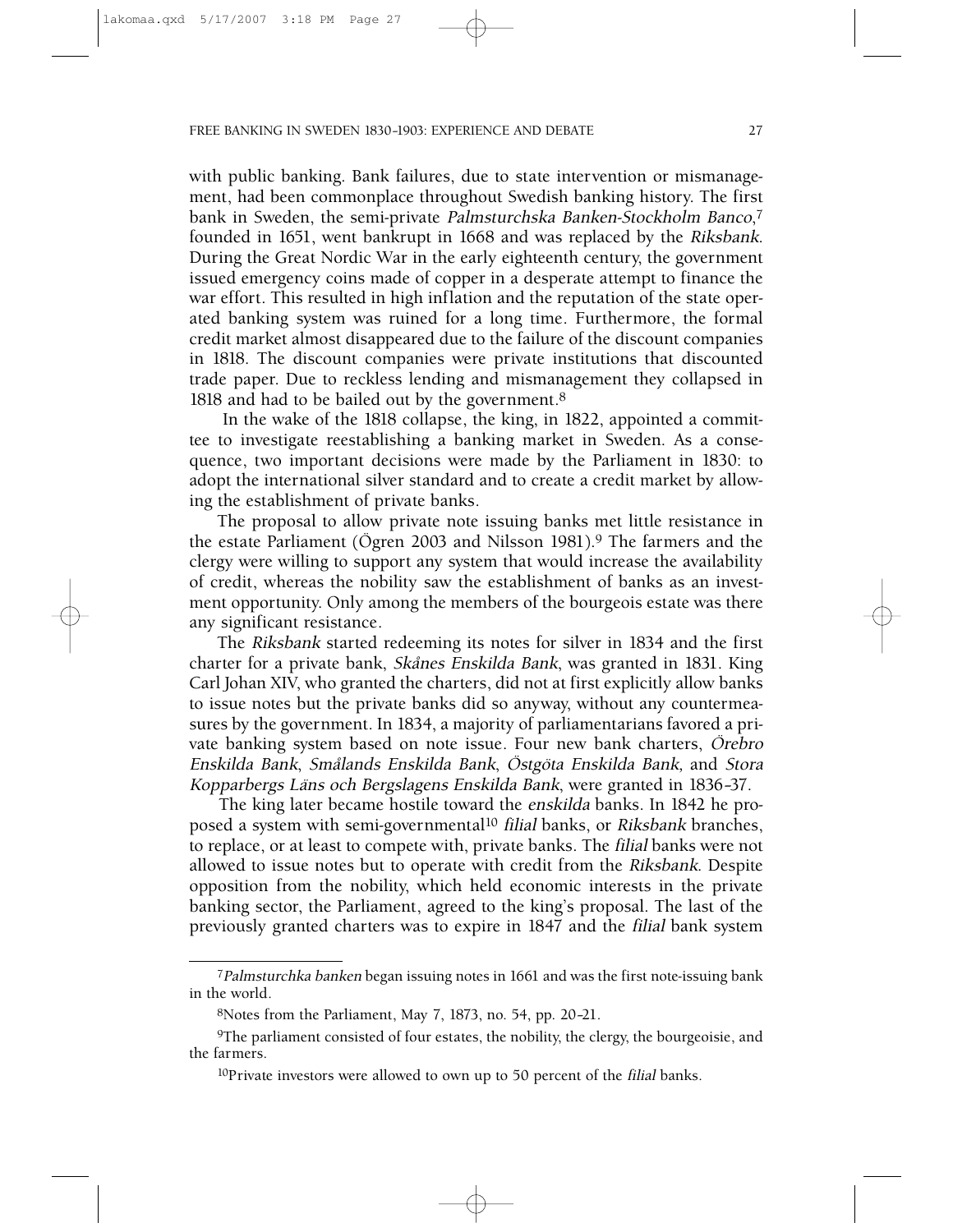was to replace the enskilda banks. However, in 1844 King Carl Johan XIV died and was succeeded by his son Oscar I—an economic liberal and a supporter of private banking. The succession proved to be crucial for the free banking system. King Oscar I refused to sign the new banking bill and instead passed a new law, extending the king's power over the banking system. He soon granted two additional charters for enskilda banks. The demand for credit was large and the filial banking bill was revitalized. In the 1850-51 parliamentary session, a new filial banking bill was approved by parliament-this time as a complement to the enskilda banks (Nilsson 1981, p. 56). Despite the fact that government subsidies to banks had been illegal since 1824, filial banks received subsidies from the government. A total of 19 filial banks were established. Four new charters for enskilda banks were also granted. Among them was Stockholms Enskilda Bank, founded by A.O. Wallenberg. Four separate types of banks were in operation in Sweden during the period:

- 1. Enskilda banks—private note issuing banks
	- fractional reserve banks
	- private unlimited partnerships
	- could lend or borrow
	- could issue notes, except low denomination notes
	- notes should be redeemable and the banks held reserves in Riksbank notes or gold
	- received no state subsidies
- 2. Affärsbanker—private commercial banks
	- fractional reserve banks
	- could lend or borrow
	- private partnerships or limited companies
	- could not issue notes
	- received no state subsidies
- 3. Filialbanker—State chartered semi-private deposit banks
	- fractional reserve banks
	- could lend or borrow
	- private partnerships under government influence
	- could not issue notes
	- received state subsidies
- 4. "Riksbank"—the Bank of Sweden
	- fractional reserve bank
	- could lend or borrow
	- could issue notes, also low denomination
	- notes should be redeemable and the Riksbank held reserves in gold
	- received state subsidies
	- run as a government agency

None of these types of banks however operated with 100 percent reserves.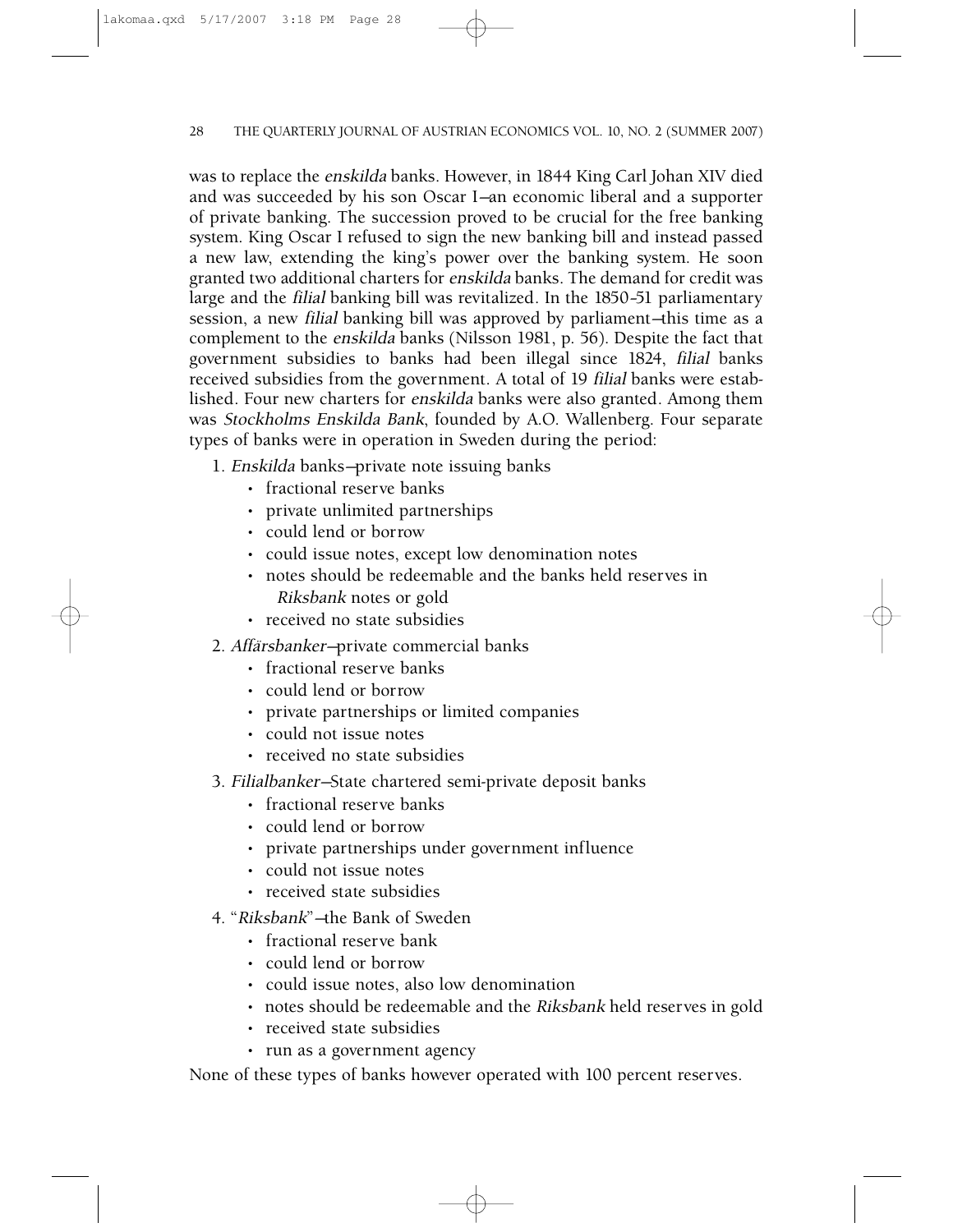In 1862–63, the government credit to the filial banks was withdrawn. The Parliament realized that the filial banks were not able to compete with private banks and that the support for them was gone. At the same time, new restrictions were placed upon the enskilda banks—among them a .2 percent tax on private note issue, and a ban on small denomination notes—but except for these measures, the enskilda banks were free to manage their own business.

The parliamentary reform in 1866 greatly increased the power of the farmers, who were known to be hostile to the free banking system. This was, however, not enough to form a parliamentary majority against the system. Even though a majority in the second chamber was now in favor of a ban on private note issue, the first chamber rejected all such proposals. Sweden went on the gold standard in 1873 and the name of the currency was changed from Riksdaler to Krona. This decision did not affect the private banks much except for making them exchange their silver holdings for gold.

During the entire free-banking era, the Riksbank tried, though unsuccessfully, to outcompete the enskilda banks. The system was also heavily debated in Parliament and in the newspapers. The different regimes were soon connected to different political factions. The note issuing private banks were supported by the king, while the national bank and the semi-private filial banks were supported by the Parliament. Many parliamentarians saw private banks as a threat to a profitable source of income for the state. Thereby, the development of a de facto unregulated-banking system came to be governed by coincidence, and influenced by innovative financial entrepreneurs like A.O. Wallenberg, rather than by deliberate decisions in Parliament. Control of the Riksbank by the Parliament obviously played a significant role in this process. The more economically liberal forces became opponents of private banks while more conservative supporters of the king proposed free banking (Nilsson 1981).

A similar political battle took place between those in favor of a liberal credit policy and those who, in order to encourage thrift and discourage excessive consumption, preferred a strict one. Farmers, dependent on credits, were often found in the first group. Paternalistic conservatives—claiming that the people could not resist the lure of cheap money—formed the other. Nilsson (1981) writes that the charter for a state sponsored filial bank in the town of Lund was rejected as the Parliament thought that "the foundation of a public lending institution in a University town is always questionable" (Nilsson 1981, p. 74, also pp. 66ff).

Both the farmers and the conservatives were critical of private banking. Farmers as private bankers, although they did extend credit, put strict conditions on the borrowers (as opposed to the Riksbank, which was often liberal with credit to borrowers lacking good collateral) and the conservatives because of the credit expansion per se. At the same time, liberals<sup>11</sup> and conservatives

<sup>11</sup>In this paper "liberal" is used in the European sense meaning "Whig" or "classical liberal."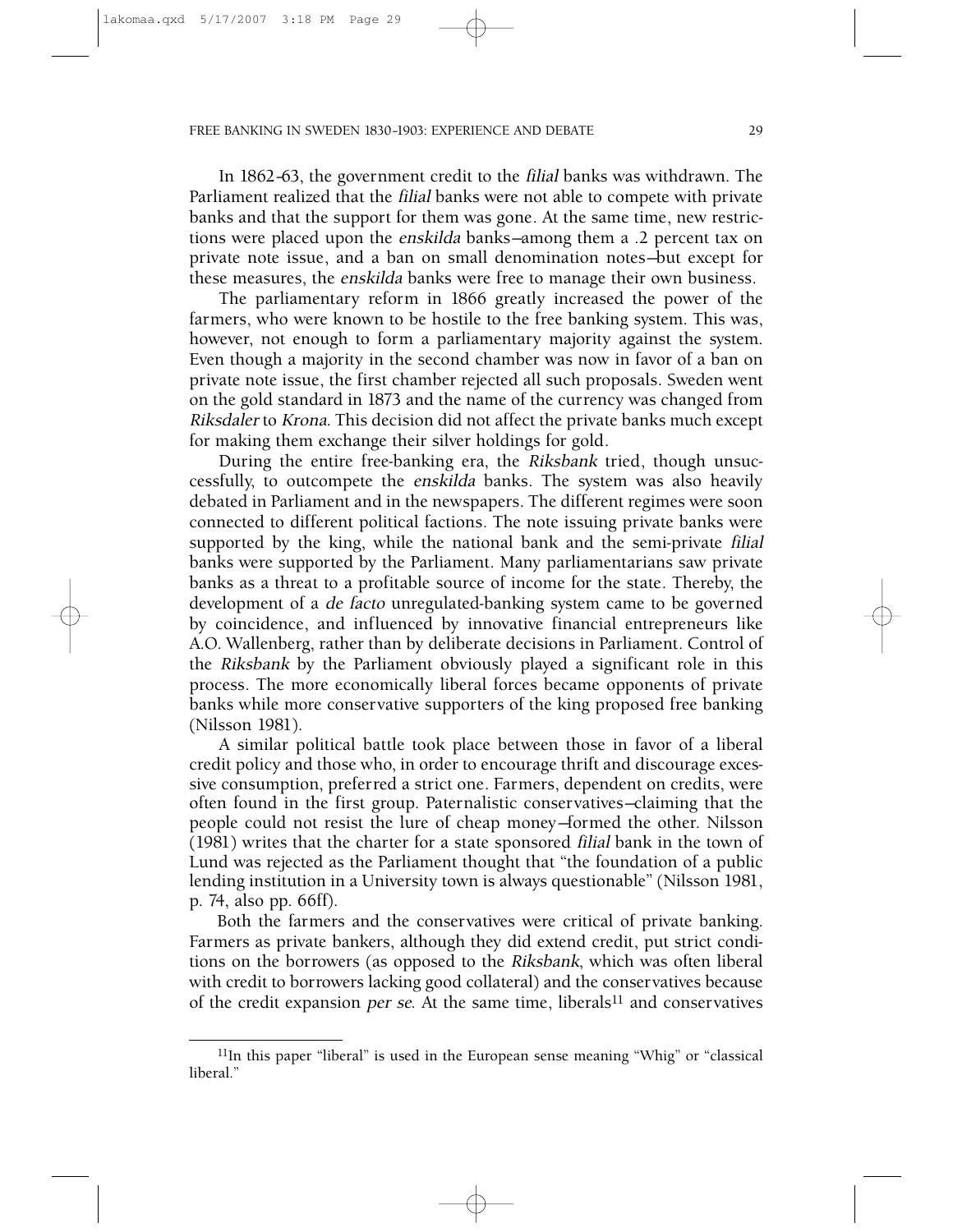fought in Parliament about the general economic policy. This time the liberals won. The private note issue was now defended by the liberals, who found it inconsistent not to give the same right to lend to a corporation, as to the persons forming the corporation (Nilsson 1981, p. 129). Göteborgs Handels– och Sjöfartstidning writes: "freedom, only restricted by the general law should be the sole governor of money and credit" (Nilsson 1981, p. 138). It should be mentioned that private banks did not have a formidable competitor in the Riksbank. Notes from private banks seemed to be preferred by the public to the Riksbank notes, as long as the customers had the opportunity to choose. Further evidence of this is that the private bank notes traded at par and that their combined market share was larger than the market share for Riksbank notes.12 The only advantages the Riksbank notes held as legal tender seem to have been less inconvenience with payment of taxes. Although private notes were generally accepted taxes could only be paid with Riksbank notes. In this regard the effect of the legal tender status was nil. The tax collectors usually accepted private notes for a small fee (fixed or proportional). The fee was generally paid by the banks. "Sundsvalls Enskilda Bank for example paid the tax collector in Sundsvall 50 rdr annually to accept its notes" (Tunander 1964, p. 20).13

Mortimer Agardh, a member of parliament, even warned the government that the private banknotes might drive the Riksbank notes from the market (Nilsson 1989, pp. 213f.).

Few questioned the solidity and the credit granting capacity of the private banks. Instead, they were criticized for other reasons. The conservative minister of finance Palmstierna warned that the private banks were vulnerable to runs and that they were too liberal with credit—something that might stimulate consumption rather than thrift (Nilsson 1981, pp. 75f., 67).

The fact that the Swedish private banks were partnerships—"enskilda" means "partnership"—gave the system some special features. The form of organization required that the partners themselves were solvent and known for their honesty. This was even more important if the bank was to issue notes because the names of the partners had to be published in the newspapers (Jonung 2000, p. 5). These demands on the owners limited the number of banks as the number of solvent and wealthy prospective partners was low in most areas, especially in rural areas. This, however, does not seem to have curbed the competition significantly. At the time, warnings of too fierce

<sup>12</sup>See diagram 2, p. 36. In the countryside the private notes were regarded to be as good as Riksbank notes (Malmberg 1987, p. 37). One objection that the finance committee of 1852 raised against the enskilda banks was that their notes were not accepted by the tax collectors. The committee however didn't question the legal tender status of Riksbank notes—even though this was the cause of the problem. The public at the time did not hold Riksbank notes unless they had to (Nilsson 1981, p. 15).

<sup>13</sup>Similar examples could be found in Jonung (2000).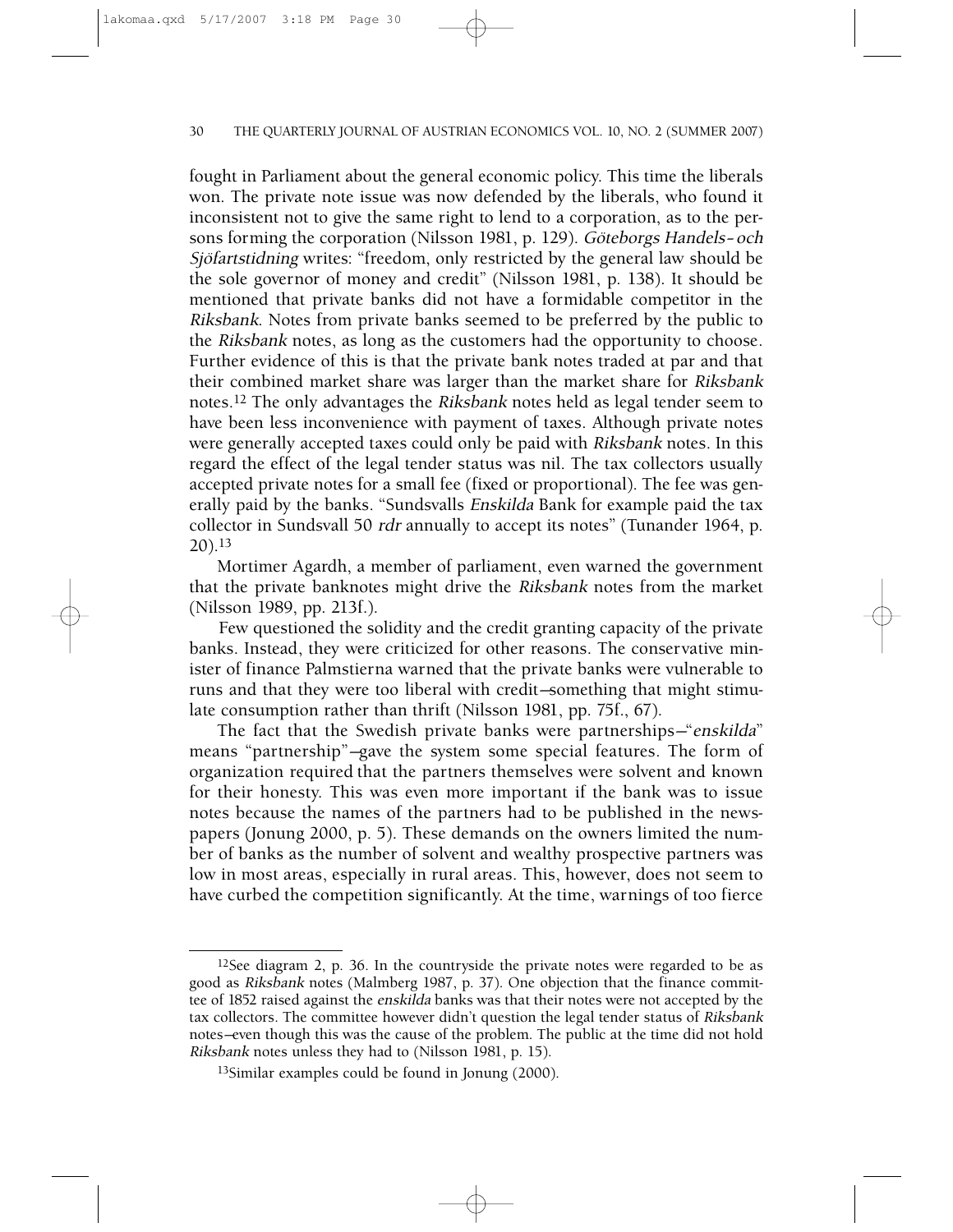competition were voiced.14 Even though the banks were partnerships, the number of partners, in some cases, tended to be large, sometimes up to a thousand (Tunander 1964, p. 50).

The development of a de facto unregulated banking system in Sweden was driven by specific factors. One factor was the economic liberalism of the nineteenth century with examples from Scotland. Scotland was the model for both advocates and opponents to free banking in Sweden, and it is easy to understand why the Scottish system was such a popular role model. The competition between banks as well as the importance of trust forced banks to become highly innovative. During the Scottish free banking period, a number of important banking services, e.g., the checking account, were developed. The checking account did not, however, gain acceptance in Sweden until 100 years later, when A.O. Wallenberg ran an extensive campaign in order to explain its advantages. The opponents of free banking often emphasized that in Scotland, deposits were a more important money source than note issue, as compared to Sweden (Nilsson 1981, p. 371).

One explanation of this practice were the much stricter usury laws in Sweden, but at the time it was more controversial to abolish these laws and let supply and demand determine interest rates than to allow competing currencies. The usury laws, were therefore not abolished until 1864. The supporters of free competition instead emphasized the self-regulating mechanisms and the stability of the Scottish system; here the opponents were forced to agree (Nilsson 1981, p. 205).

Economic liberalism was the dominant ideology and those who supported laissez-faire enjoyed the benefit of the doubt. The founder of the largest private bank (Stockholms Enskilda Bank) and member of the bourgeois estate in Parliament A.O. Wallenberg was also an ardent supporter of unregulated banking. Wallenberg had been inspired by harmony economists like Frédéric Bastiat, and by the success of free banking in Scotland and Spain. His prime source of inspiration, however, was the bishop and economist C.A. Agardh's pamphlet Om det skotska banksystemet (On banking in Scotland) published in 1844, and his own experiences from the American banking crisis in 1837 (Nilsson 1981, pp. 35, 146, 241; 1984, pp. 312, 315, 357, 405, and 415). Wallenberg was not at this time a typical representative of the bourgeois estate. Conversely, the nobility was now regarded as the most liberal estate when it came to banking (Nilsson 1981, p. 209).

Another explanation for the success of the free banking system in Sweden was that the use of notes was widespread and generally accepted as means of

<sup>14</sup>The toughness of competition varied between different parts of Sweden. The toughest competition was found in Östergötland, The Stockholm Region and in Scania, where the number of banks was large. At the same time banks in less densely populated areas, such as the North, faced little competition; this is, for example, indicated by the high profitability of the Filialbanken i Sundsvall, which enjoyed much higher returns than other filial banks (Nilsson 1988).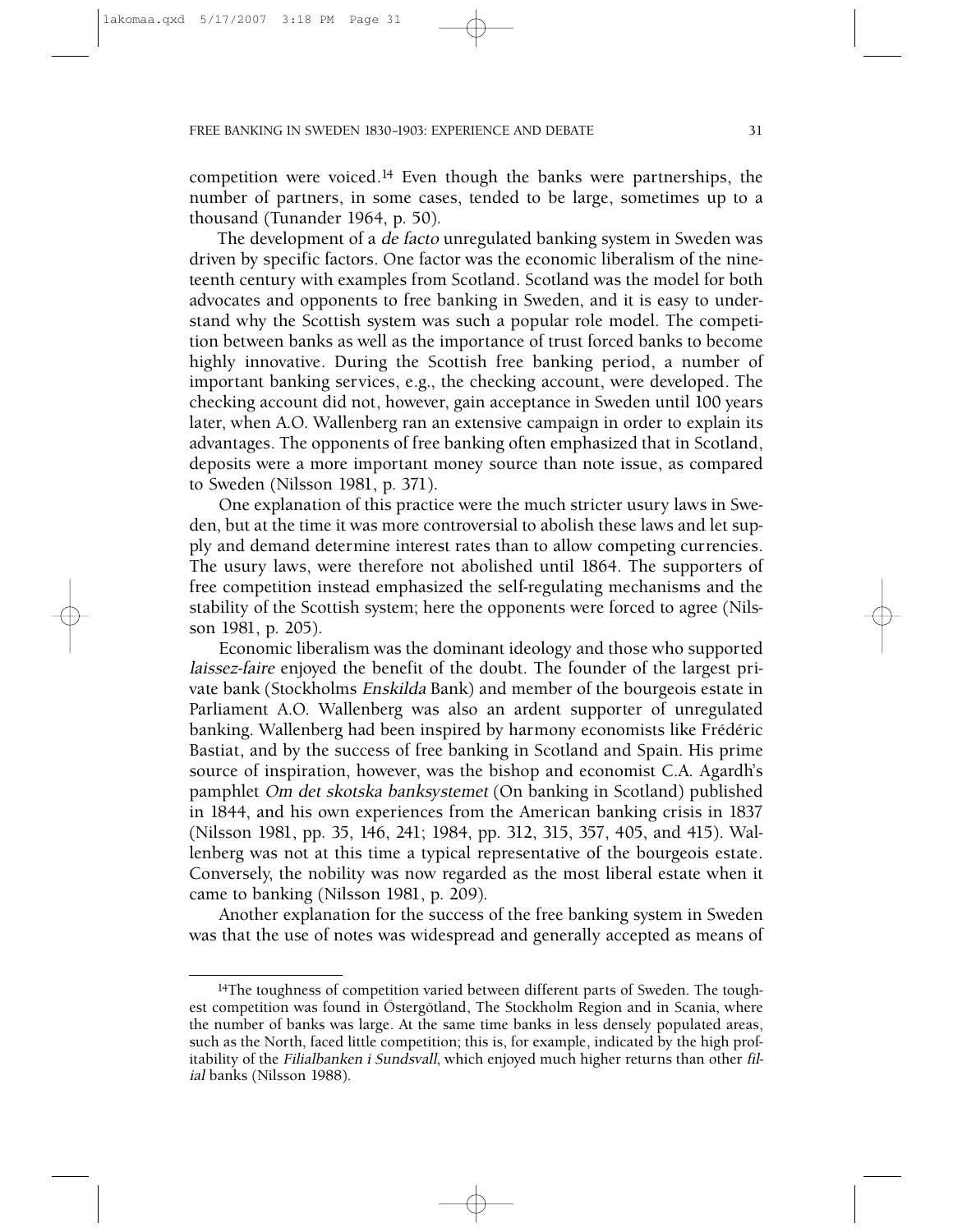payment (Nilsson 1981, p. 328). Scarcity of specie had accustomed the Swedes to bank notes. As in Scotland, notes were not traded below par during the free banking period, and were generally preferred to coins in business transactions. In other countries, central banks (or private banks with special privileges) had used their monopolies for inflationary financing of government expenditures. This happened in France during the late eighteenth century and in the U.S. in the 1830s—the most well-known example being the suspension of convertibility in Michigan that Wallenberg experienced in person. Although the Swedish Riksbank did occasionally inflate the currency, this was not as common as in other countries. When Sweden adopted the silver standard in 1834, it was another clear signal that the government had ruled out inflation as a source of income.

## 2. THE LEGAL FRAMEWORK

Vera Smith defines free banking, in contrast to central banking, as:

A régime where note-issuing banks are allowed to set up in the same way as any other type of business enterprise, so long as they comply with the general company law. The requirement for their establishment is not special conditional authorisation from a Government authority, but the ability to raise sufficient capital, and public confidence, to gain acceptance for their notes and ensure the profitability of the undertaking. Under such a system all banks would not only be allowed the same rights, but would also be subjected to the same responsibilities as other business enterprises. If they failed to meet their obligations they would be declared bankrupt and put into liquidation, and their assets used to meet the claims of their creditors, in which case the shareholders would lose the whole or part of their capital, and the penalty for failure would be paid, at least for the most part, by those responsible for the policy of the bank. . . . No bank would have the right to call on the Government or on any other institution for special help in time of need. No bank would be able to give its notes forced currency by declaring them to be legal tender for all payments. . . . A central bank, on the other hand, being founded with the aid either direct or indirect of the Government, is able to fall back on the Government for protection from the disagreeable consequences of its acts. The central bank, which cannot meet its obligations, is allowed to suspend payment . . . while its notes are given forced currency. (Smith 1990, pp. 169–70)

The Swedish system obviously did not, *de jure*, fulfill the Smithean definition, and some researchers, notably Ögren (2003), have preferred to use the term competitive note issue in order to distinguish the Swedish system from systems which were unquestionably free banking systems, such as the Scottish system. Nevertheless, the restrictions were so marginal that they did not become binding restrictions. Hence, it is still possible to claim that the system de facto was unregulated.

In contrast to most free banking systems, the Swedish system had reserve requirements. Dowd writes: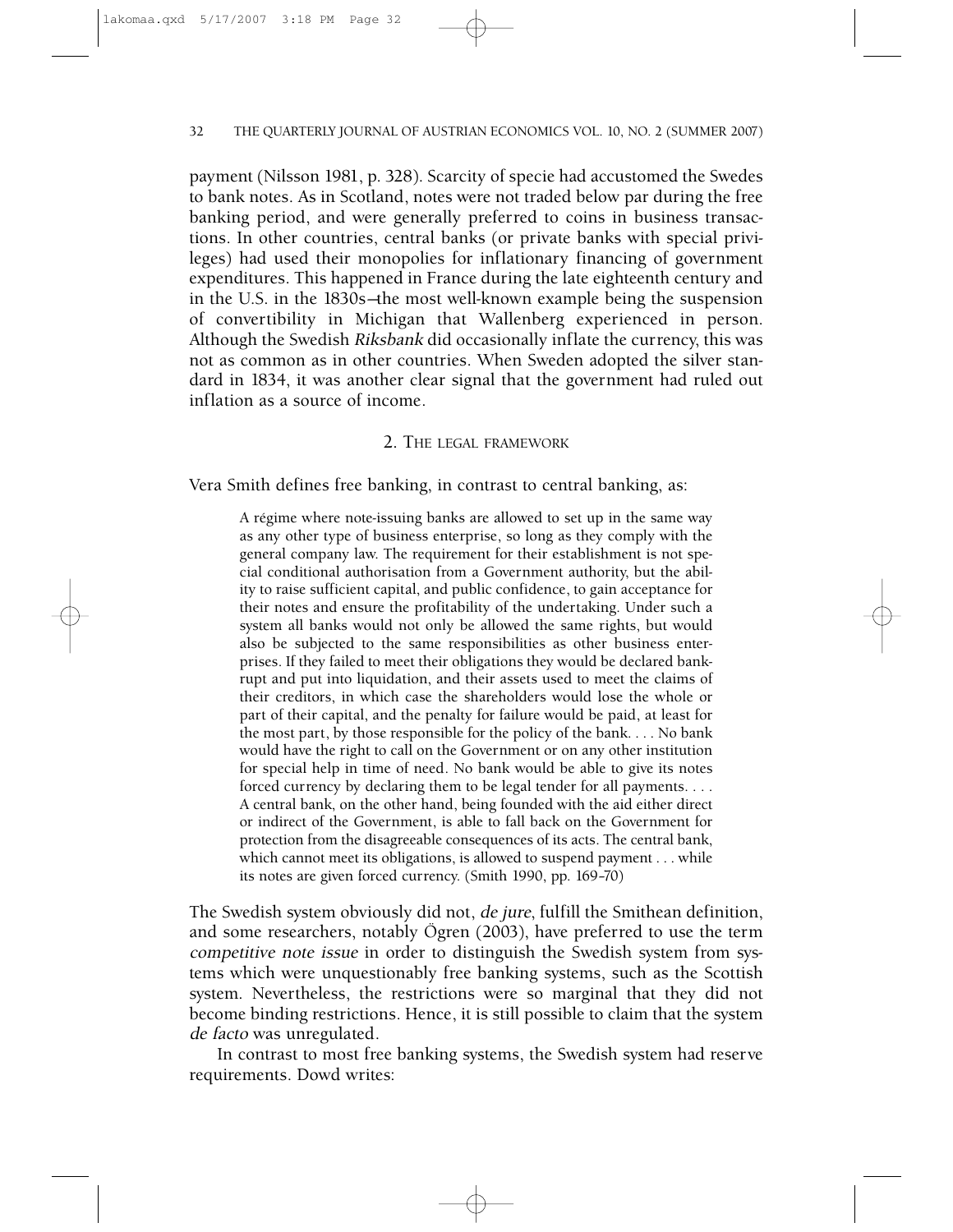Most competitive issue systems lacked binding legal reserve requirements. Where legislatures did not readily authorize suspensions of redemption, profit maximization generally induced banks to hold adequate reserves. (Dowd 1992, p. 199)

From this, it can be concluded that the Swedish system was in fact regulated. In order to draw this conclusion, it is first necessary to demonstrate that the political restrictions de facto did decide the size of the reserves. The fact that the banks, e.g., as a response to demands from customers, would hold reserves larger than the legal minimum, is hardly important. The Banking Act of 1874 required the banks to hold 10 percent of their equity capital in specie. This granted them the right to issue notes equal to 50 percent of their equity capital (SFS 1874:44; Ögren 2003, p. 156). These levels were well below the reserves that were actually held by both the enskilda banks (see figure 1). Furthermore, Ögren (2003) also notes that "the Enskilda banks never came close to their legal note issuing limits."





The reserves held by the enskilda banks were in every single case higher than the legal minimum today (5 percent). Newly founded banks, that had not yet acquired the trust of the customers, had to hold high reserve ratios while older, respected, and established banks could lower their reserves and thereby increase profitability. By international standards, the reserves held by Swedish banks were low. The same applied to the Riksbank (Ögren 2000, p. 54). The average reserve ratio held by the Riksbank was 40 percent, more than most private banks (Ögren 2000, p. 30; 2003, p. 150). Why the Riksbank held

<sup>15</sup>Because the volume of notes is missing for 1837 and 1867, the volume of notes in these years is assumed to be the average of the adjacent years.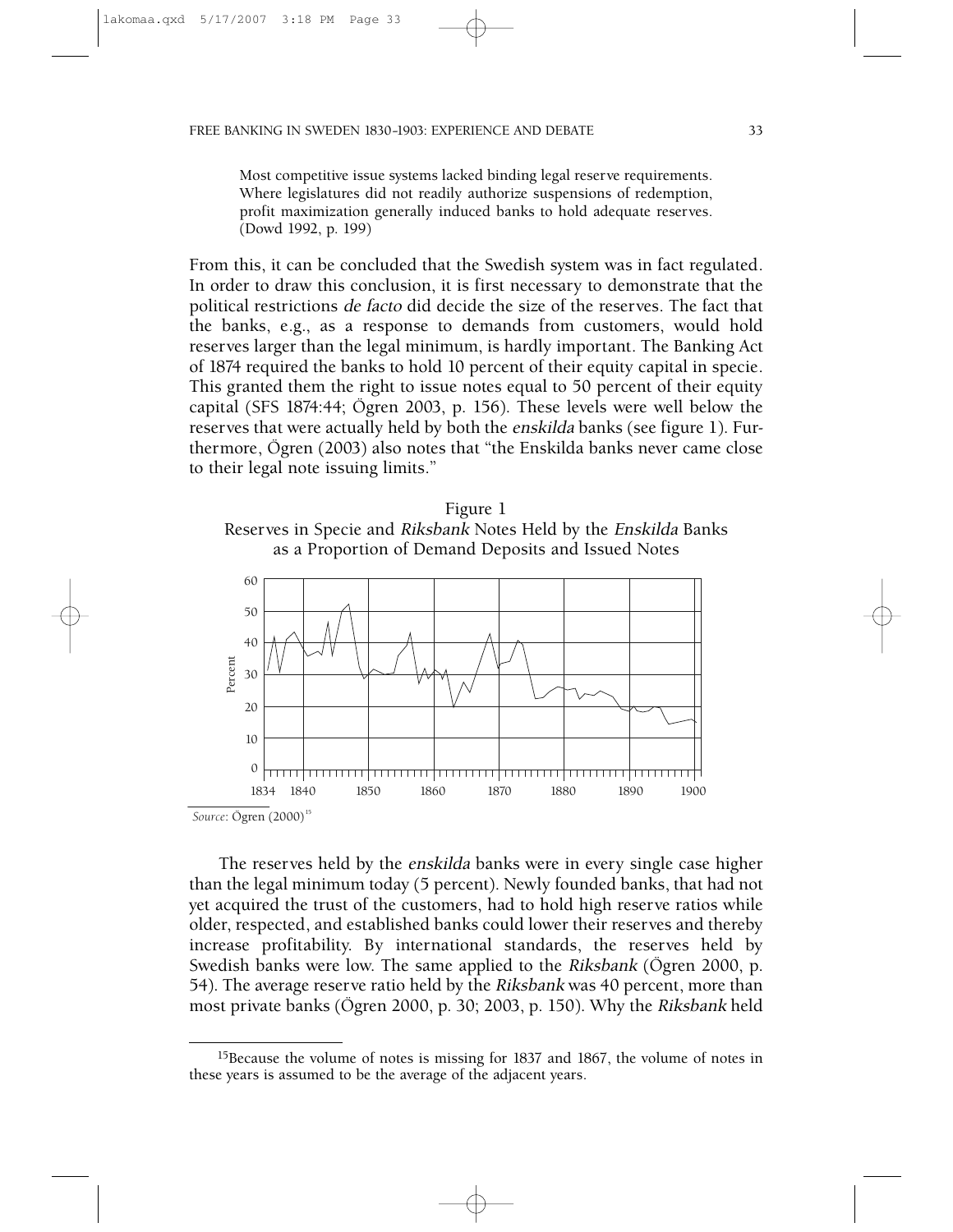such high reserves is unclear but one could assume that the historical mismanagement of the Riksbank tainted its reputation and thereby forced the bank to hold higher reserves in order to attract customers. In the absence of relevant legal restriction, the customers decided which reserve ratios the banks were to hold, something which supports the hypothesis of a free banking system (Sechrest 1993, p. 14; Selgin and White 1994, p. 1720; and White 1984, pp. 21f.).

The decreasing reserve ratios over time was not a unique Swedish phenomenon; the same applied to Scotland. The reserves held by Scottish (country) banks declined from 10–20 percent in the late eighteenth century to .5–2.3 percent in the early nineteenth century, indicating that customers required lower reserves from older, trusted banks. Joint stock banks, however, had to hold much larger reserves, between 35 and 48.4 percent during the early eighteenth century (White 1984, p. 43; Checkland 1975, pp. 240, 740f.).

Furthermore, we can see that the banks, at least during the later part of the free banking regime, were not subject to any legal barriers to entry. The charters were in the 1840s reduced to a mere formality, and after 1851 new banks, provided they were partnerships, only had to register at the Town Hall (Nilsson 1981, pp. 134, 246).16

As long as the banks were partnerships and did not threaten the Riksbank's monopoly on certain obsolete credit services, they were not subject to any other restrictions than the general business law. Nilsson (1984, pp. 395f.) summarizes: "With Stockholms Enskilda Bank as a pilot case, banks were now given full freedom to conduct their business within the framework of general business law." Or, as Jonung (2000, p. 4) writes:

The note issue was initially neither controlled by any legal reserve requirements nor by government inspection. The note banks were chartered with the explicit rule that the authorities would "under no circumstances" intervene to support a private bank in financial trouble. Nor could the banks expect to get any help from the Riksbank since this bank was their main competitor.

In the Banking Act of 1834, it was also stated that private banks were never to be given any governmental support or subsidies (the same already applied to the Riksbank):

The private banks could neither now nor later count on any kind of support from the government and the government may under no circumstances interfere with, support, or bail out, their business more than they do for other kinds of businesses.17

<sup>&</sup>lt;sup>16</sup>The charters had formally a duration of ten years, even though they were automatically renewed this tended to limit long-term planning and the accumulation of reserves.

<sup>&</sup>lt;sup>17</sup>Translation of the Banking Act of 1834 is mine.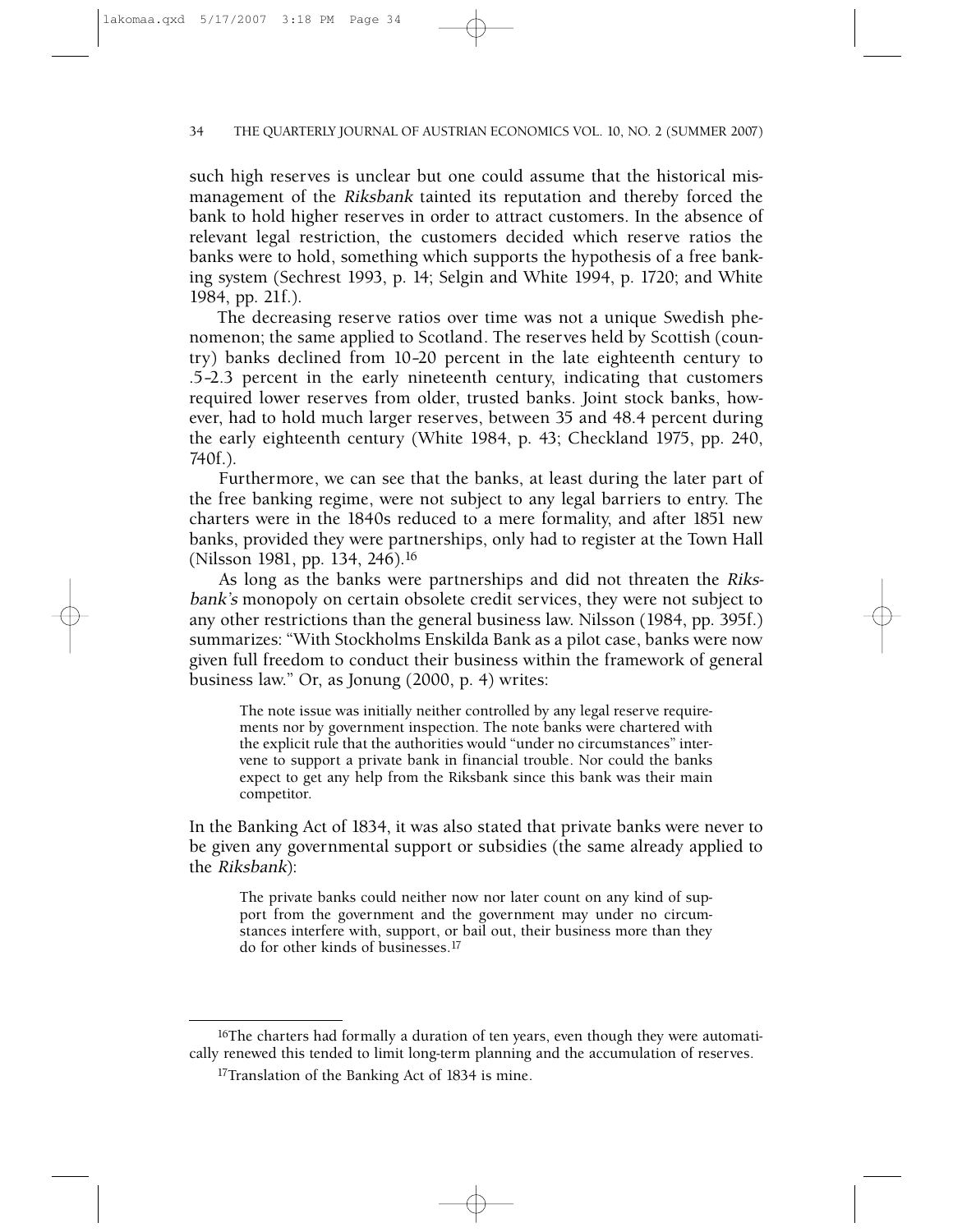The reason for disallowing governmental support to private banks in the 1834 Banking Act was the failure of the discount companies in 1818 (Nilsson 1981, p. 216). The banks also used the absence of government regulation to create trust. Wallenberg assured the customers of Stockholms Enskilda Bank that the bank would never accept governmental support; this was also stated in the articles of association (Nilsson 1981, p. 319).<sup>18</sup> The bank could in this way signal that it would not assume more risk than the partners could bear.

The conclusion is thus that even though the Swedish banks were subject to some restrictions de jure, these restrictions did not restrict the banks de facto, except for limiting their competitiveness in relation to the Riksbank. The most damaging restrictions were the ban on small denomination notes and the special taxes levied on the private banks (Jonung 2000, p. 23).

## The Ban on Small Denomination Notes

The regulation that harmed the private banks the most was the prohibition on issuing small denomination notes. These were the most profitable for banks to issue, since they tended to remain longer in circulation. In 1846, the issue of notes with smaller denominations than five rdr was prohibited, and the smallest legal denomination was intended to be raised to ten rdr at the 1850–51 parliamentary session. The decision was, however, postponed due to the expected difficulties for private banks.19 When the lowest legal denomination was set to five instead of two rdr, the currency stock contracted by 22 percent. This demonstrates the importance of small denomination notes. When the ban on five *rdr* notes was proposed, these made up 38 percent of the notes in circulation (Nilsson 1981, pp. 63f.; Jonung 2000, p. 35).

One argument used to support the ban on small note issue was that they would primarily be held by private citizens (and women) who would have difficulties knowing the financial soundness of the issuing banks.20 Vera Smith (1990, p. 188) writes: "Small notes were, in the first place, particularly liable to come into the hands of the poorer and more ignorant classes who were most unable to discriminate between the issuers."

Small notes were also deemed to be too profitable for the banks. As they tended to stay in circulation longer than larger notes, a bank could reduce its reserves without risking illiquidity. That would imply higher returns on capital. It is obvious that the ban strengthened the competitive position of the

<sup>18</sup>Stockholms Enskilda Bank was however forced to accept an emergency loan from the state during the international banking crisis in 1878 (Jonung 2000, p. 27).

<sup>&</sup>lt;sup>19</sup>In 1846 5 *rdr* was a fairly large amount of money—but not large enough to keep five rdr notes out of the hands of lower income people. In 1846, 5 rdr could be used to buy 3.75 kilos of sugar or 17.8 kilos of wheat flour, Myrdal (1933, p. 200f). In Scotland they even banned the issue of notes with lower denominations than 1 pound. This is equivalent to over 300 U.S. dollars in today's prices; see Cowen and Krozner (1989, p. 398).

<sup>&</sup>lt;sup>20</sup>Stockhoms Enskilda Bank explicitly tried to get female customers. Women were previously not allowed to take part in economic transactions, but in 1858 new laws granted unmarried women over 25 years of age that right and opened up a new market for the banks.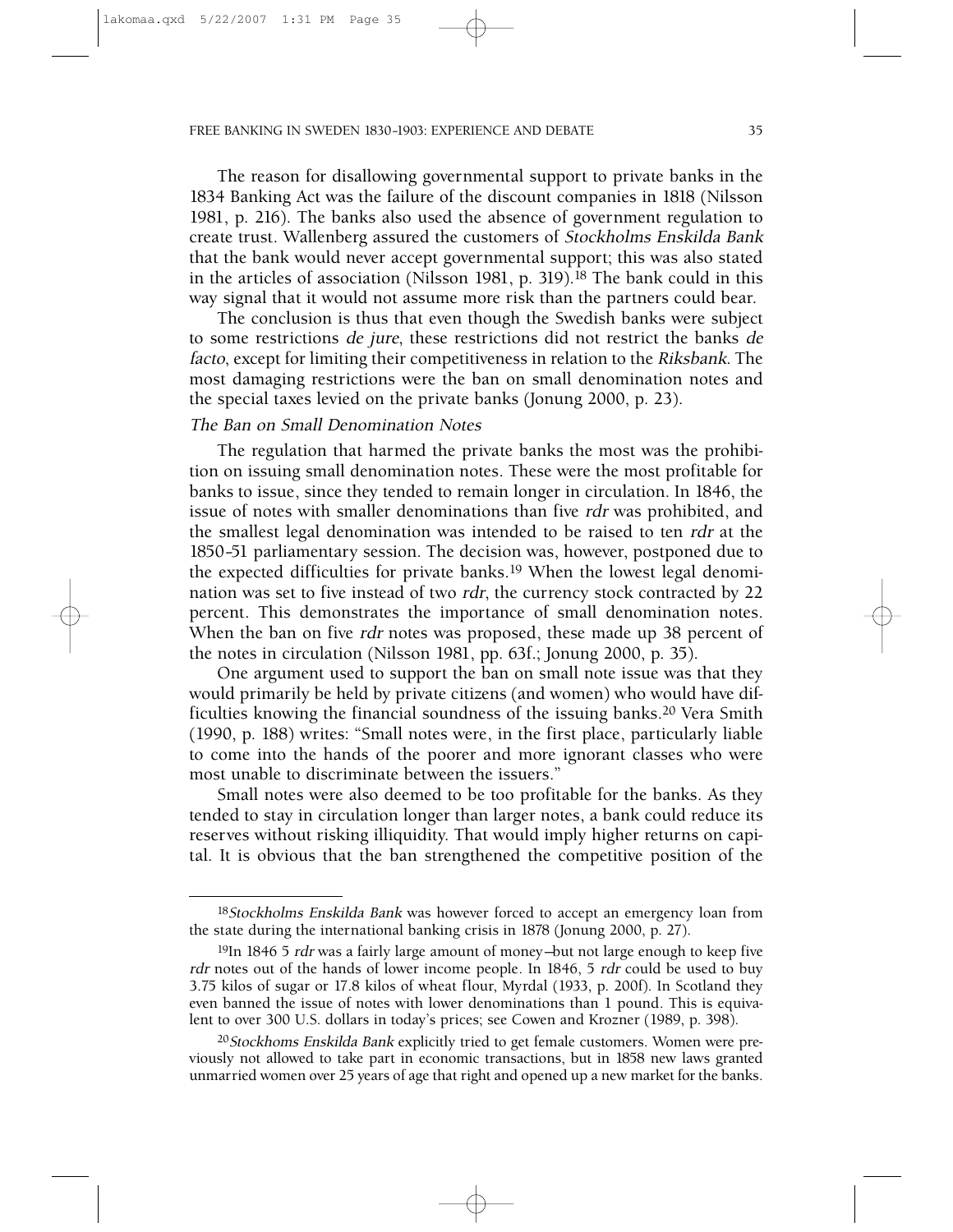Riksbank (which was allowed to issue one rdr notes) but despite that the private banks finally were prevented from issuing five and, in 1879, ten rdr notes. The Riksbank did not manage to increase its market share more than marginally. When private bank notes were banned in 1903 the currency stock fell dramatically indicating that the public preferred specie to riksbank notes when they had to exchange their private bank notes (Nilsson 1981, p. 21; Jonung 2000, pp. 13, 15).

The ban on issuing small denomination notes can also be viewed as a destabilizing measure. The smaller denomination notes tended to stay longer in circulation and, according to Jonung, the holders of such notes might be less afraid that they would lose their value—the loss would be limited due to the low par value of the notes. This would imply that the holders would be less inclined to run on the banks compared with holders of larger denomination notes (Jonung 2000, p. 26). The impact of this effect, however, needs further research. It would, for example, be interesting to see if the same applied in Scotland.





### The Impact of the Usury Laws

Another important factor in the success of the banking system was the abolishing of the usury laws in 1864. The usury laws, stemming from the Middle Ages, had over the years significantly hampered economic development,

<sup>21</sup>The ratio should not be taken as exact because most enskilda banks held some quantity of Riksbank notes as reserves. Some enskilda banks also held notes from Stockholms Enskilda Bank as reserves. These factors tend to distort the true ratio. The market share for the enskilda banks when it came to day-to-day transactions might well be higher because part of the stock of Riksbank notes were idle.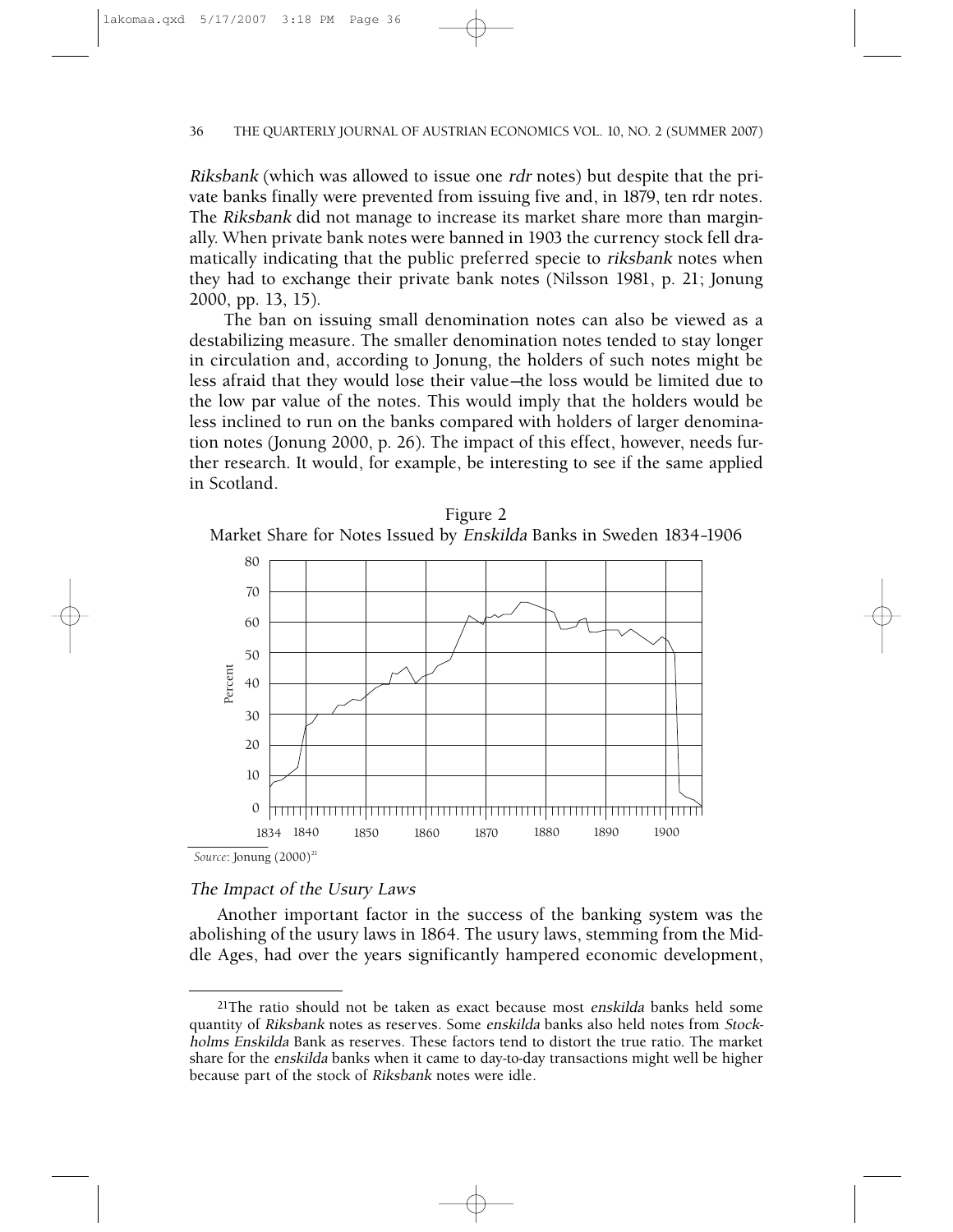even though the financial markets early learned how to avoid the most damaging effects:<sup>22</sup> In order to charge higher interest rates than the allowed 6 percent, a part of the interest was called commission or loan fee. The usury laws were nevertheless one of the major reasons why many note issuing banks, but few deposit banks, were founded in Sweden. The note issuing banks could finance their lending at lower cost and they could therefore also offer lower rates than the deposit banks. The interest rate ceiling on lending also kept deposit rates down, making it hard for banks to attract depositors.

Note issuing thereby became the dominant way of financing for the banks. Following the abolishing of the usury laws, deposits increased and banks that did not issue notes were founded. However, most of them never gained any significant market share and the note issuing enskilda banks remained dominant. Some influential private commercial banks—Handelsbanken and Skandinaviska Kreditaktiebolaget—financing their lending through deposits emerged. Although well known and influential, they never became dangerous competitors to the existing banks.

The usury laws were not the only reason for the limited number of depositors. Other laws and regulations limited the popularity of deposit banking. The banks were, for example, by the Banking Act of 1846, prevented from accepting deposits of less than 500 rdr rgs (Brisman 1924, pp. 229ff.; Nilsson 1981, pp. 68, 315).23 Because the enskilda banks financed their lending with note issue, and the bulk of their customers were wealthy, the effect of this restriction was, however, limited.

## 3. THE OPPOSITION TO FREE BANKING

The private banks largely contributed to the enormous credit expansion that took place during the last half of the nineteenth century. This credit expansion was not only the foundation of the transformation of Sweden from an agricultural to an industrial economy, it also coincided with a period of relatively stable prices (Heckscher 1934).

When private banks first emerged in the 1830s, the banking system was underdeveloped and there was an urgent demand for credit. The first private banks could thus reap high profits by supplying the public and the industrialists with credit and means of payment. The issuance of notes allowed private banks to provide cheaper credit than ever before. Despite this, they were criticized for their restrictive credit policies—even the new banks could not meet the large demand for credit. The competition was at first restricted by

<sup>22</sup>Mokyr (1990, p. 213) claims that the usury laws delayed the industrial revolution by several hundred years.

<sup>&</sup>lt;sup>23</sup>Here it should also be noted that the formal ten-year charter might have functioned as a destabilizing mechanism by discouraging the build up of reserves and long-term planning; see Nilsson (1981, p. 246). At the same times S and L companies "Sparbanker" offered deposit services for not so weathy clients.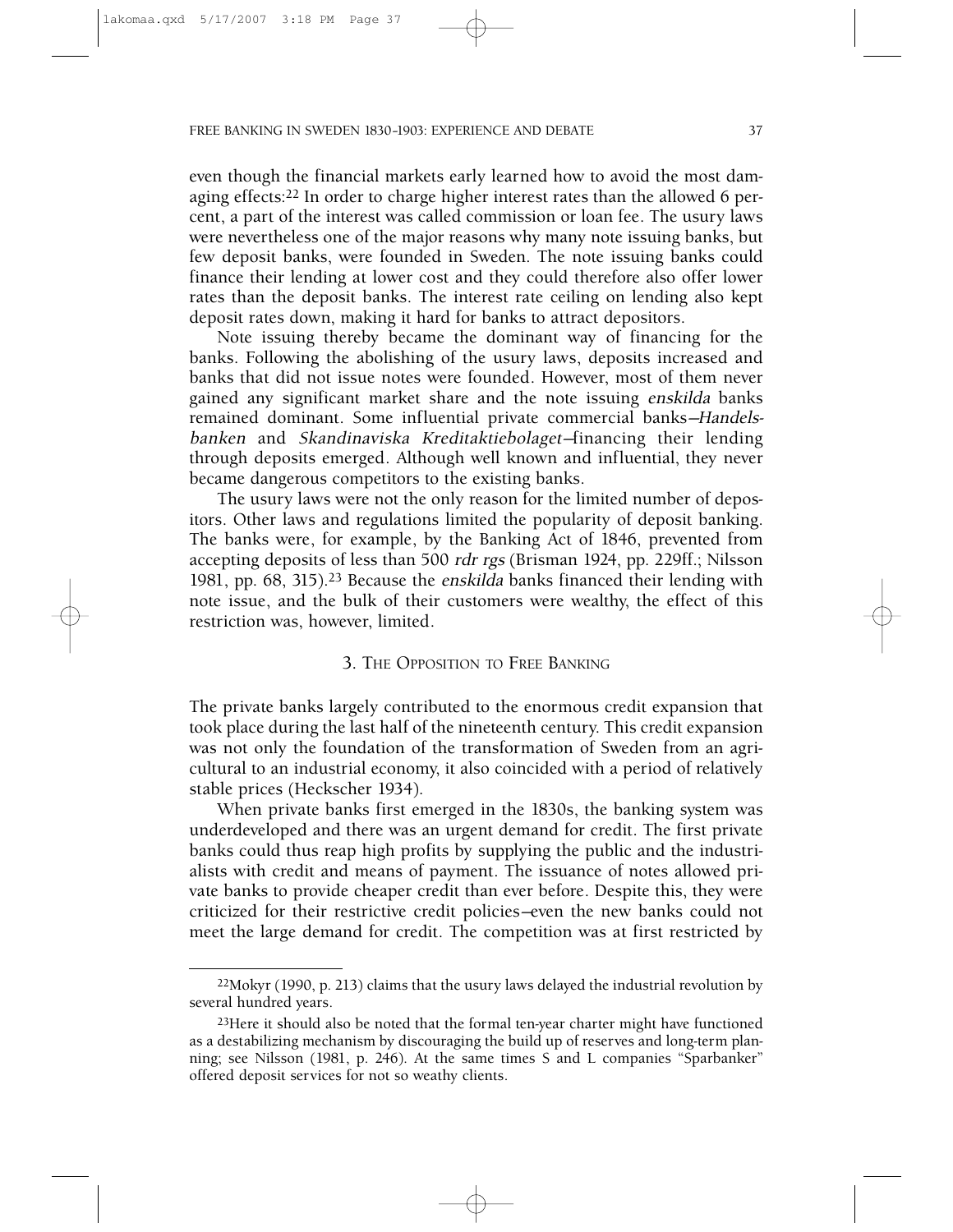the small number of banks, but even during the later parts of the free-banking period, when competition was fierce, banks were able to achieve high profits, indicating that the demand on the services of the private banks was huge (Brisman 1934, p. 126; Hortlund 2001, p. 66). The private banks posted returns on invested capital at between 16 and 21 percent. Also the semi-private filial banks were quite profitable. Sundsvalls Filialbank—the most profitable of the filial banks—had a rate of return of 11.9 percent (Nilsson 1981, p. 332 and 1984, p. 398; Jonung 2000, p. 22). Wallenberg wrote in a letter to his son Knut Agathon on the profits of Stockholms Enskilda Bank: "the business gave good, even splendid returns" namely 10–20 percent annual returns (Nilsson 1981, p. 18; 1989, pp. 104f.). Also Sundsvalls Enskilda Bank was highly profitable. In 1865, one year after its founding, the return on investment was 6 percent. In 1872, it had increased to between 12 and 14 percent. During 1881–85, it rose further to 16 percent at a significantly increased turnover (Tunander 1964, pp. 22, 28, 31). Vadstena Enskilda Bank (VEB) at the same time paid dividends of 6.25 percent on invested capital, which increased to 8.3 percent during 1871–76, despite a recession (Segrell 1993, p. 69). Östgöta Enskilda Bank (ÖEB), the dominant bank in the county of Östergötland, paid on average annual dividends of 18.2 percent on invested capital (Malmberg 1987, p. 38; Nilsson 1984, p. 83). High dividends were paid despite declining profitability, caused by the establishment of the competing Norrköpings Industri Bank and VEB in 1858. The returns for ÖEB this year fell to 2 percent but profits rose steadily (Nilsson 1989, p. 231).

The banks were heavily criticized for their high profitability (Malmberg 1987, p. 45). In a speech to the farmer's estate in Parliament in 1848, Sven Heurlin called the private banks "a plague" and referred to them as "this cancer, these blood suckers that slowly and secretly grow large" (Nilsson 1981, p. 24). The leader of the nobility in Parliament, Leonard Rääf, agreed: "Alongside the Riksbank a number of companies have been allowed to emerge and they have invented a way of collecting rents by issuing a vast amount of totally worthless paper" (Nilsson 1981, p. 25).

Rääf also claimed that private banks threatened a sound currency, encouraged indebtedness and consumption and made prices rise (Nilsson 1981, p. 25).24 Voices were also raised on "unreasonable profits . . . gained at the expense of the Riksbank" and the high dividends paid by private banks were regarded as "provocative." This criticism resulted in an extra tax on banking profits above 6 percent (Nilsson 1981, pp. 23, 154, 27). The profitability of the private banks induces criticism even today. Göran B. Nilsson, the most influential of the researchers on free banking in Sweden, writes, for example, on the note issue of private banks:

<sup>24</sup>The Riksbank was itself criticized for its reckless lending during the crisis of 1857.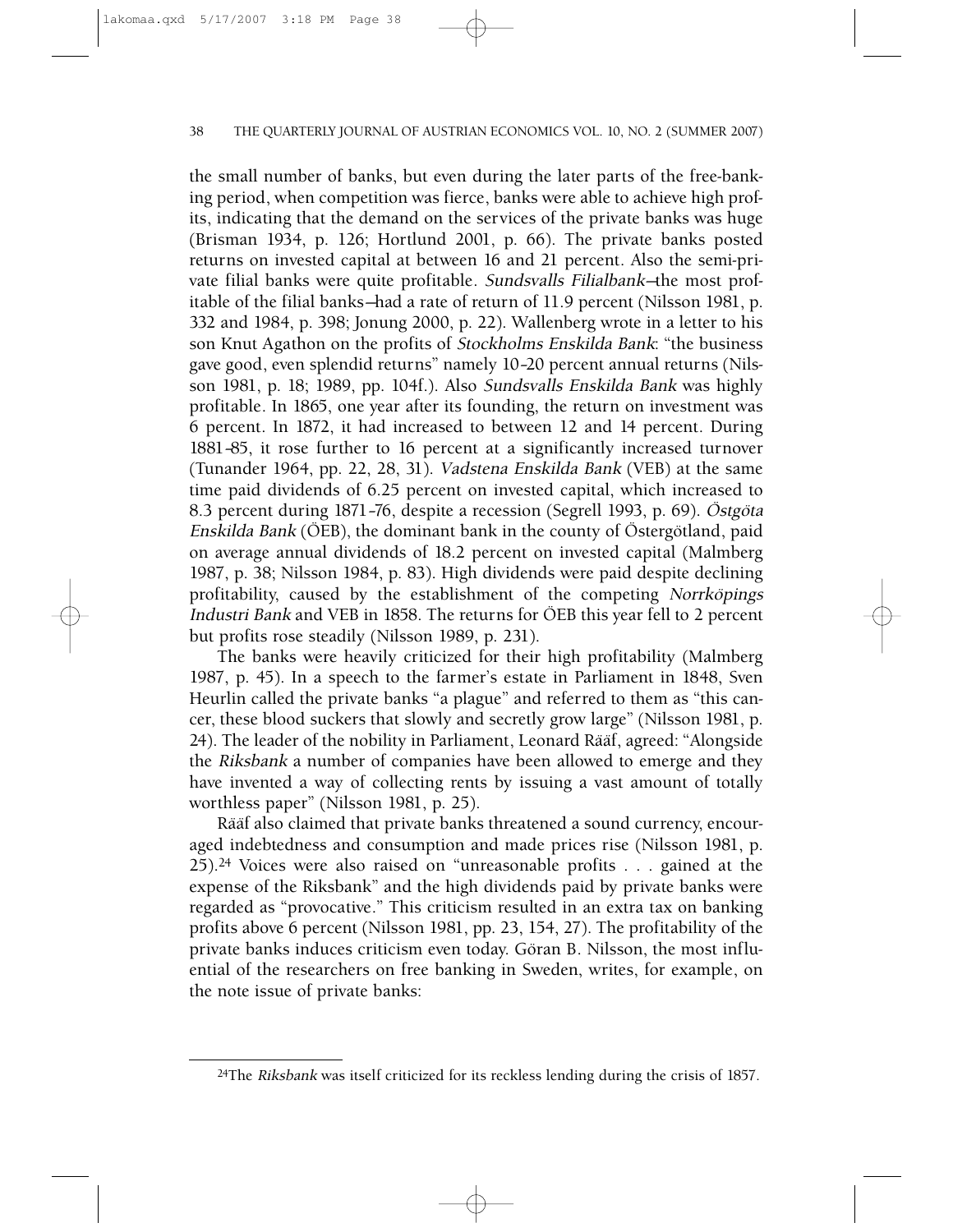Anyway, this [the right to issue notes] had caused a gradual fall in the profits of the Riksbank and thereby also in the revenue for the State, to the disadvantage of tax payers but to the advantage of a small number of partners in the private banks. (Nilsson 1981, p. 331)

He also states that note issue is a zero-sum game, where one man's gain is another man's loss (Nilsson 1981, p. 330). Nilsson continues:

It was not unreasonable to consider private banking as an instrument, by which, by institution and tradition, the power possessing groups in society tried to defend and strengthen their positions, that the economic development threatened to undermine. (Nilsson 1981, p. 332)

However, this could not be regarded as criticism of free banking, but rather as a general criticism of the market economy. The functioning of the enskilda banks should be considered in contrast to the functioning of the Riksbank. The question is what would have been different if the Riksbank had been allowed to keep the monopoly on note issue?

The Scottish system was regarded as a well-functioning alternative to the Swedish system (Nilsson 1981, pp. 28, 30, 31). Profits were lower in Scotland, indicating even fiercer competition. The dividends paid by Scottish banks before the deregulation of the banking market in 1728, were between zero and 30 percent (on average 15.5 percent). Thereafter they fell to between 3.27 and 6.25 percent (on average 5 percent) (Dowd 1992, p. 161).

The criticism against the private note issuing banks raised by Nilsson requires special attention because of his position as one of the leading experts on the Swedish banking system during the nineteenth century. The present day aversion among economists and economic historians of free banking could stem from Nilsson's, monumental, yet free banking hostile, books on A.O. Wallenberg. He claims that private banks were "very sensitive to the business cycle" both in booms and recessions (Nilsson 1984, p. 311).25 The criticism of free markets aired by Nilsson was also shared by Gasslander (1962), another prominent banking historian.

The foundation for Nilsson's criticism is that the private banks would not have survived without subsidies from the government. According to Nilsson, subsidies can be given either as loans with interest rates lower than the market rate (as was given to the filial banks) or as the right to issue notes (Nilsson 1989, p. 223; 1981, pp. 14, 334).

To consider the issuing of notes a subsidy is, however, a mistake, or requires at least the somewhat strange premise that a state monopoly on note issue is the state of nature.

<sup>25</sup>Walter Bagehot (1962, chaps. 6–7) agrees, if the volume of credit was adjusted to the business cycle, booms and bust might be emphasized—this is not however a free banking specific problem.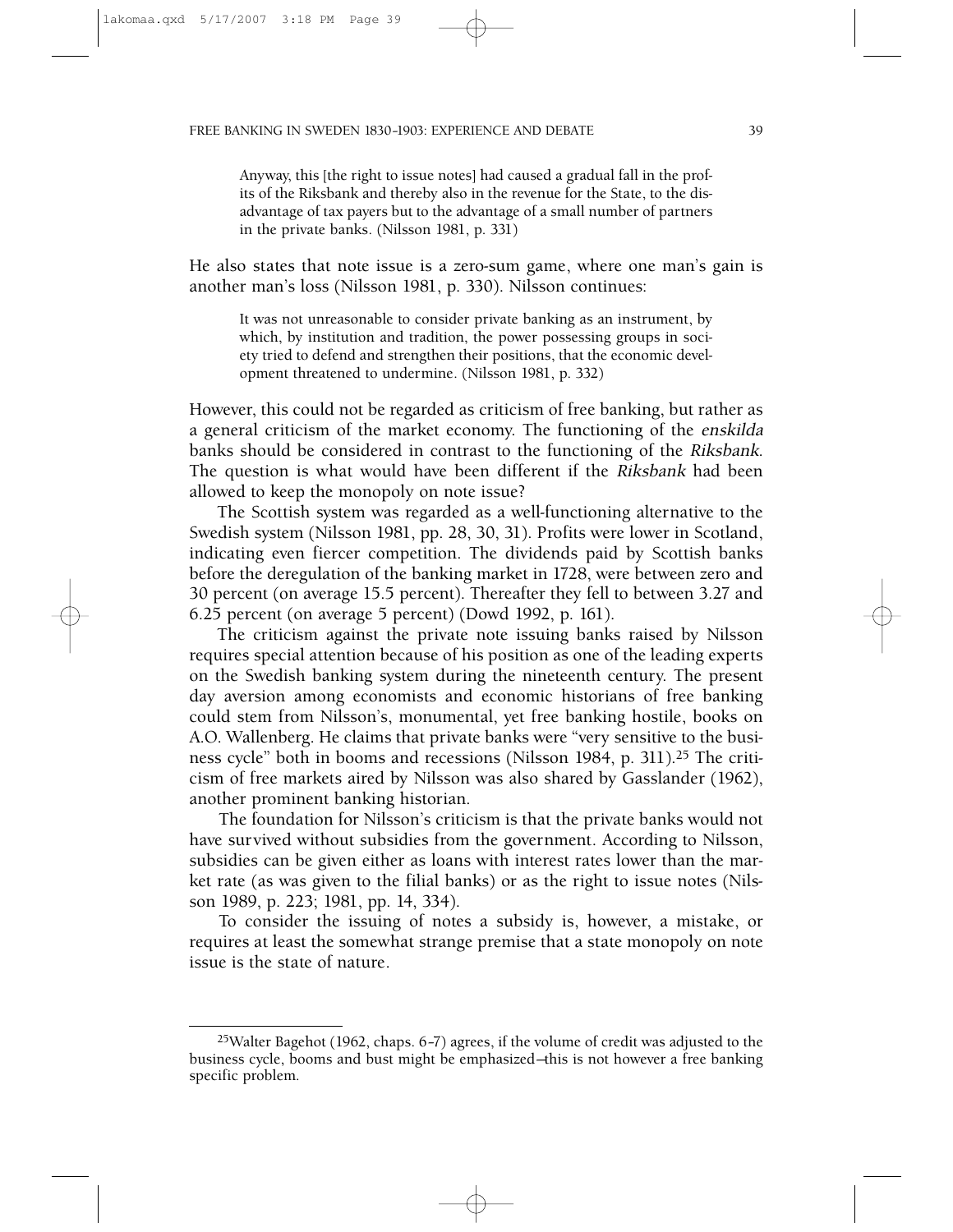Several problems can be raised concerning this premise. First, private note issuing banks were founded before the creation of a state monopoly on note issue. Second, if free entry to a market really was a subsidy or a privilege it would also be reasonable to view the right for Volvo to make cars or for Wal-Mart to sell groceries as subsidies from the government, a claim few would agree with.<sup>26</sup> Nilsson further claims that a free banking system is inherently unstable and that: "banks would have difficulties if inflation was not accepted" (Nilsson 1981, p. 14). However, after Sweden adopted the silver standard in 1843, inflation was curbed and during the entire free-banking period, the inflation remained lower than in most western economies today. In spite of this, private banks survived and prospered. Nilsson's claim about instability can also be questioned. During the entire period, only one bank, Vadstena Enskilda Bank, was closed down. The reason was fraud and theft committed by the manager of the bank, J.A. Holmberg, but the customers of the bank did not incur any losses when it was closed. Furthermore, it is not reasonable to use one incident during the entire free-banking period of seventy years as proof for the inherent instability of the enskilda banks. Contrary, few banking systems have been as stable as the Swedish free banking system. Nilsson's criticism is paradoxical as he agrees that the ideal system was the Scottish system, which was at least as unregulated as the Swedish.

This interest in the Scottish system as a role model is not new. Conservatives during the free-banking period also praised it. Baron Knut Philip Bonde, former advisor to King Oscar I, was a strong supporter of the Scottish system. Still, he opposed note issuing banks and proposed that the government would support the growth of private commercial banks by granting them access to cheap loans (Nilsson 1981, p. 40).

The most ardent supporter of free banking in Parliament was the economist and bishop of Karlstad, Carl Adolf Agardh. In a pamphlet supporting free banking, Agardh (1845, p. 11) wrote:

When we despite the unlimited freedom for the banks to conduct their own business, find that they do it with exceptional honesty, it will cause great astonishment, especially in our country where so much attention is devoted to the invention of necessary controls against all kinds of misconduct in the banking system.27

Even though the enthusiasm toward the Scottish banking system was common among economists at the time, there were some critics. The president of the

<sup>26</sup>Even stranger is Nilsson's accusation of economic liberals that supported the corporation as being inconsistent. Nilsson claims that because *laissez faire* is an individualistic concept, liberals must oppose all kinds of corporations (1981, pp. 28f.).

<sup>27</sup>For further references to Agardh see Heckscher (1963, pp. 224–44) and Brisman (1924, pp. 166–69), Brisman, however regards Agardh as more conservative than Nilsson and Heckscher do. It is also remarkable that Nilsson, with a reference to Berthold Brecht, calls Agardh naïve (Nilsson 1981, p. 34).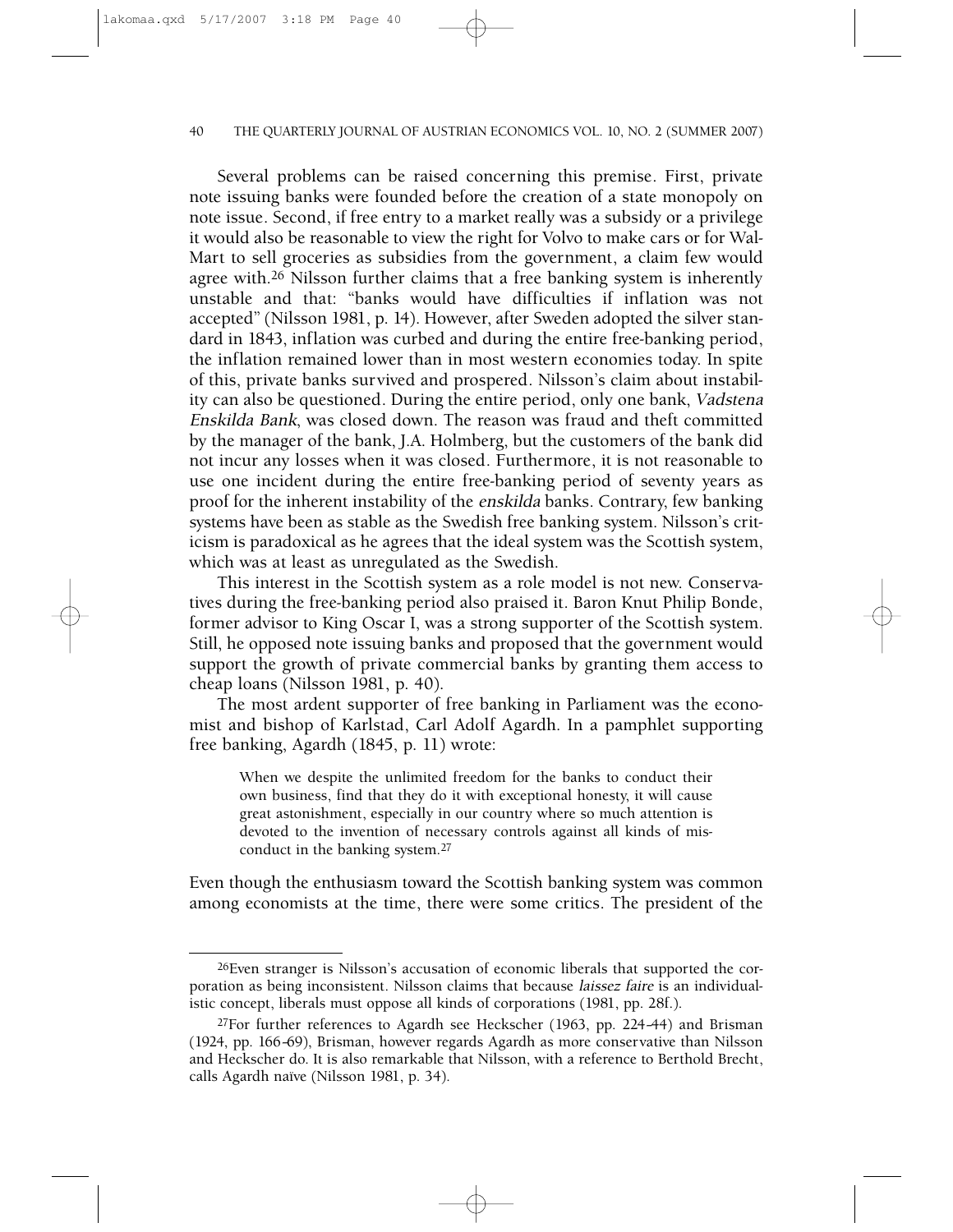National Board of Trade (Kommerskollegium) and former finance minister Carl David Skogman, claimed that in order to make free banking work, Swedish citizens must be turned into Scotsmen (Nilsson 1981, p. 34).

Private banks were also blamed for political failures such as the so-called "strangle system,"28 which caused a credit contraction which hit even solvent creditors hard during recessions. However, the strangle system was a result of the usury laws, which prevented banks from adjusting the interest rate to the demand of money (Myhrman 1994). When lending volume could not be adjusted by means of interest rate, the volume of credit was adjusted. The Enskilda banks were heavily criticized for this so called "strangle system," which in many ways were connected to the regulations for the issuing of notes for the Riksbank and the Enskilda banks, but which most of all had its ground in the usury laws (Segrell 1993, p. 20, Nilsson 1981, p. 14, and Nygren 1981, p. 19). After the usury laws were abolished in 1864, this problem was reduced significantly. Nevertheless, both the private banks and the Riksbank continued to reduce the volume of credit in recessions in order to keep sufficient reserves.

When private note issue was abolished in 1903, this was not due to any malfunctions. Contrary, the system was abolished because it worked too well. The main reason was the increasing political interest in active management of the currency. At the turn of the century, the idea of laissez-faire was challenged by new political ideas all having in common an acceptance of vastly increased political domains (Norberg 1999, pp. 197–201).29 With competing currencies, it was impossible to pursue an active monetary policy.30 The popularity of free banking had also decreased significantly among economists. Dowd (1992, p. 36) writes that "[f]ree banking, by then, had no significant support among economists" and one of the earliest demands from the League of Nations was that all countries should monopolize the money supply.<sup>31</sup> Vera Smith continues:

An examination of the eventual decision in favour of a central bank as opposed to a free banking system reveals in most countries a combination of political motives and historical accident which played a much more

<sup>&</sup>lt;sup>28</sup>The strangle system (Swedish: Strypsystemet) was a policy imposed on the Riksbank that said that the bank should contract its lending—instead of raising the interest rates—in case of external currency drains. The result was sharp fluctuations in the volume of credit.

<sup>29</sup>It could be noted that the ban on private note issue in Sweden coincided with the rise of William Jennings Bryan and the populists in the U.S. and their demand for easy money.

<sup>&</sup>lt;sup>30</sup>The ability to finance government expenditure in crisis such as wars using the printing press was also sometimes used as an argument for the monopoly.

<sup>31</sup>The modern central bank function was more or less invented by Walter Bagehot (1873) in his book Lombard Street.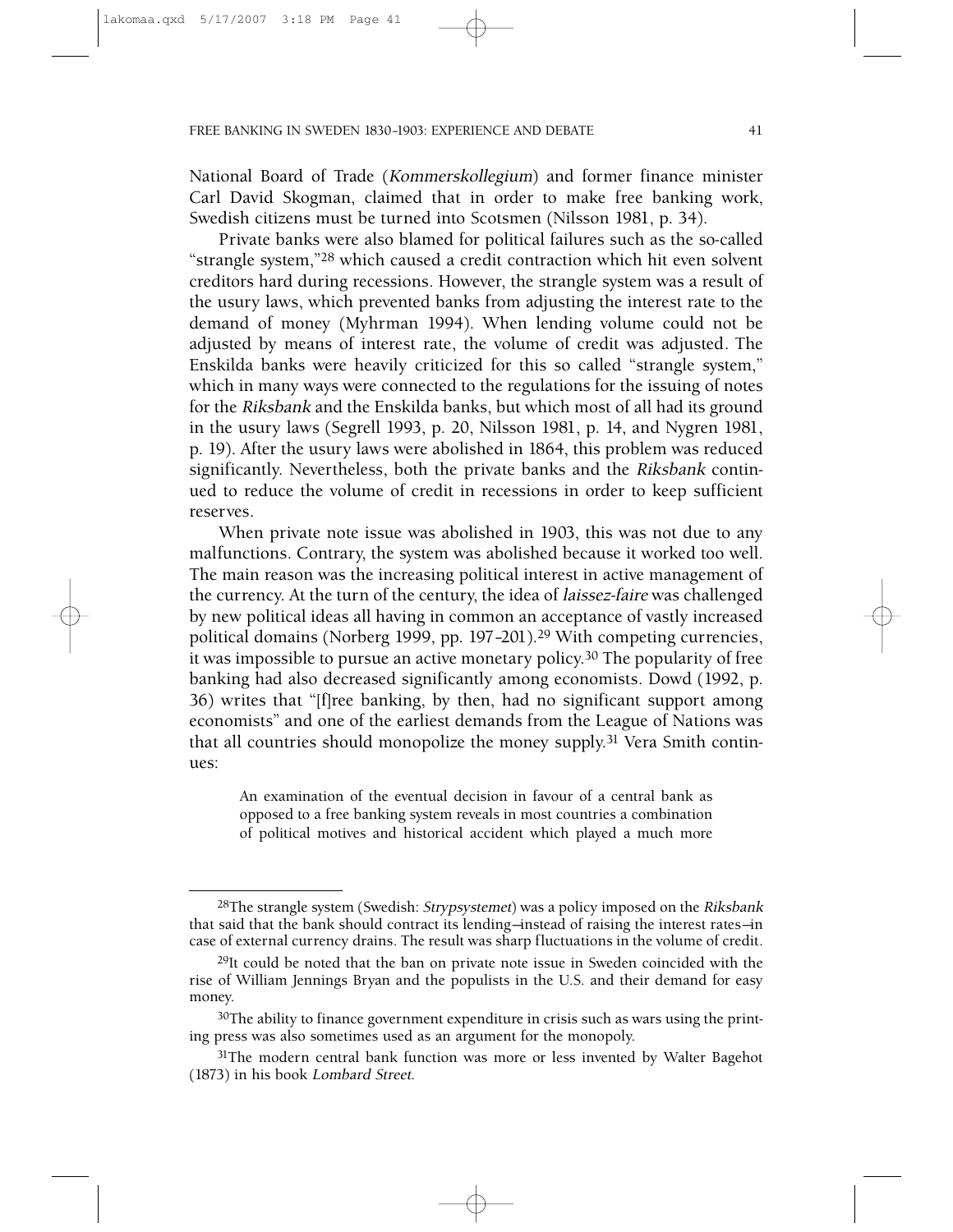important part than any well–considered economic principle. (Smith 1990, pp. 4–5)

According to Metelius, the main reason for bank monopolization was that private banks were too profitable and were perceived as "stealing" seignorage rents that "rightfully" belonged to the state. This is why the Riksbank then became the Swedish Central Bank (Metelius 1984; Hortlund 2001, p. 75). In the late nineteenth century, several restrictions were put on the enskilda banks. Among them was the previously mentioned ban on small denomination notes and special taxes on note issue. These taxes were increased to .3 percent in 1887, to .5 percent in 1892 and to 1 percent in 1893 (Jonung 2000, chap. 4).

In 1896 the king proposed abolishing private note issue in combination with joint control of the Riksbank. The deadlock between king and Parliament had now finally come to an end, as well as the Swedish free-banking era.

## 4. CONCLUSION

This paper has covered the debate on the Swedish free banking system. Evidence has been presented, supporting the hypothesis that the system's longevity, in spite of opposition in Parliament, was due to the king being a staunch supporter of free banking. Not until the king changed his mind could a central bank monopoly be formed.

Furthermore, the paper has examined another kind of criticism against the Swedish free banking system, i.e., that the Swedish banks were too regulated to be called free. As presented in section 2, there is evidence for the hypothesis that the Swedish system *de facto—*but not *de jure—*fulfilled Vera Smith's definition of free banking. The reserves held by the banks were significantly larger than the legal requirements—reducing the law to a mere formality. Furthermore, the charters were, after 1851, nothing more than a requirement of registration of new banks and therefore no restriction on the operations.

The various forms of government intervention in the banking system, bans on small denomination notes, the usury laws, special taxes, etc., cannot be considered as ways of stabilizing the free banks. They are rather means to improve the competitive situation of the Riksbank.

As the analysis in section 3 has shown, the criticism against free banking, both during the period in question and today, is based more on a general distrust of free markets or on fiscal or paternalistic grounds than on the functioning of the system. Such arguments are used by both historians and opponents in the Parliament. Furthermore, most opponents also considered the Scottish system—which was even less regulated than the Swedish one—as a better alternative. This further demonstrates that the criticism was not a criticism of free banking.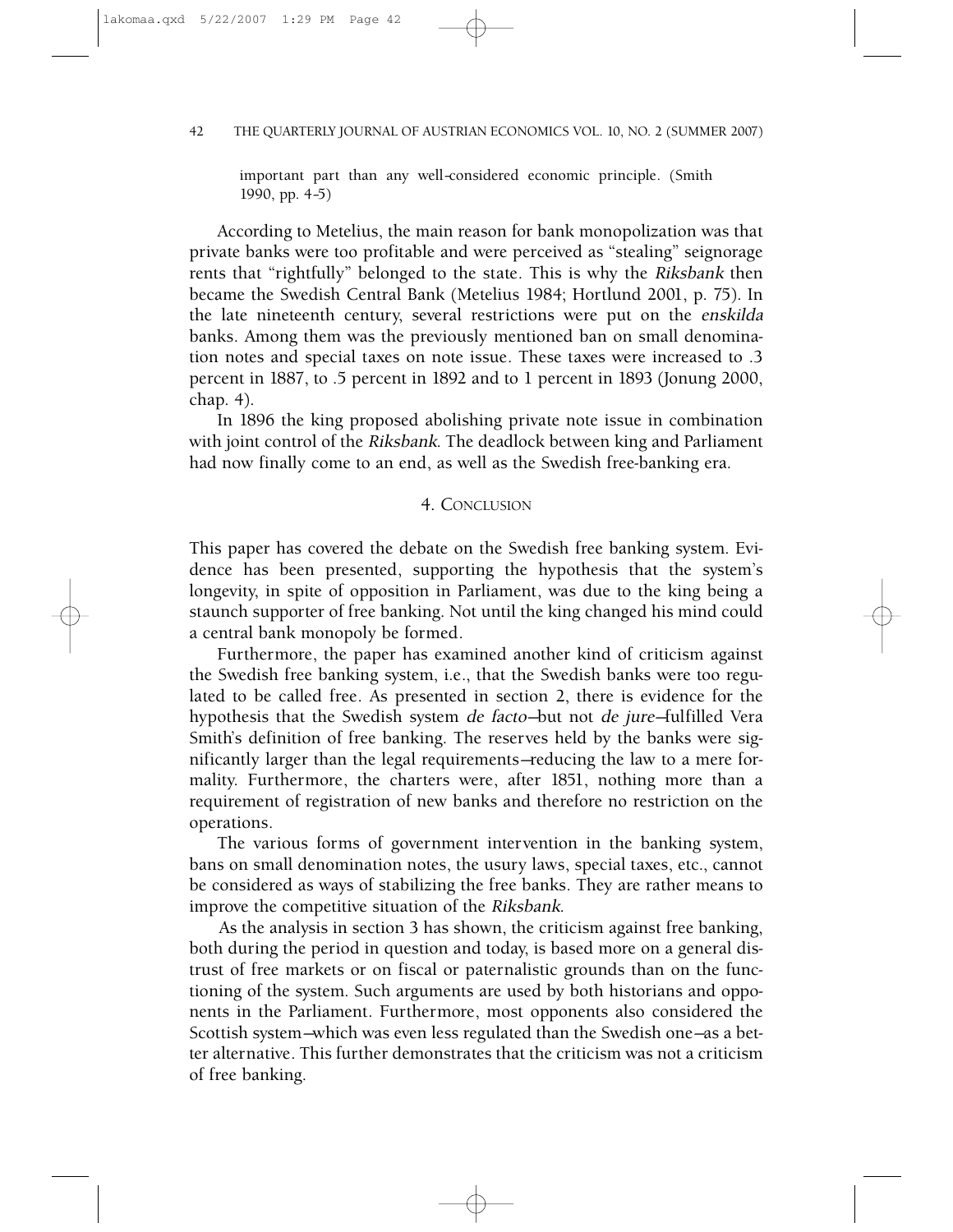When the system finally was abolished and replaced with a modern central bank, it was a consequence of a general change in political sentiment. The time of *laissez faire* was over and politicians were now in favor of pursuing an active monetary policy.

#### **REFERENCES**

- Agardh, Carl Adolf. 1845. Om det skotska banksystemet, med afseende på dess användbarhet för Sverige. Stockholm.
- Bagehot, Walter. [1873] 1962. Lombard Street: A Description of the Money Market. Homewood, Ill.: Richard D. Irwin.
- Brisman, Sven. 1937. Östgöta Enskilda Banks Aktiebolag 1837–1937. Stockholm: Norstedt.
- ———. 1934. Sveriges affärsbanker: Utvecklingstiden. Stockholm: Norstedt.
- ———. 1931. Den stora reformperioden 1860–1094. Stockholm: Norstedt.
- ———. 1924. Sveriges aafärsbanker: Grundläggningstiden. Stockholm: Norstedt.
- Checkland S.G. 1975. Scottish Banking: A History, 1695–1973. Glasgow: Collins.
- Cowen, Tyler, and Randall Kroszner. 1989. "Scottish Banking Before 1845: A Model for Laissez– Fare?" Journal of Money, Credit and Banking 21, no. 2 (May): 221–31.
- Dowd, Kevin. 1996. Competition and Finance: A Reinterpretation of Financial and Monetary Economics. New York: St. Martin's Press.
- --, ed. 1992. The Experience of Free Banking. London: Routledge.
- ---- 1990. Laissez-Faire Banking. London: Routledge.
- Gasslander, Olle. 1962. The History of Stockholms Enskilda Bank to 1914. Stockholm: Stockholms Enskilda Bank.
- Goodhart, Charles. 1988. The Evolution of Central Banks. Cambridge: MIT Press.
- Hayek, Friedrich A. von. 1978. Denationalization of Money—The Argument Refined. London: Institute of Economic Affairs.
- Heckscher, Eli. 1963. Svenskt arbete och liv Aldus–Bonniers. Stockholm.
- Hortlund, Per. 2001. Fribankskolan. Stockholm: Timbro.
- Jonung, Lars. [1985] 2000. The Economics of Private Money: The Experience of Private Notes in Sweden 1831–1902. 4th ed. Research Report 282. Stockholm: Stockholm School of Economics.
- Lakomaa, Erik. 2000. Privata pengar—stabiliseringsmekanismer på bankmarknaden under den svenska free banking-epoken 1834–1903. Master's Thesis. Stockholm: Stockholm School of Economics.
- Malmberg, Arne. 1987. Östgöta Enskilda Bank 150 år. Linköping: Östgöta Enskilda Bank.
- Metelius, Bengt. 1984. "How the Riksbank Became a Central Bank." Sveriges Riksbank Quarterly Review 1: 26–31.
- Meulen, Henry. 1934. Free Banking: An Outline of a Policy of Individualism. London: Macmillan.
- Mokyr, Joel. 1990. The Lever of Riches: Technological Creativity and Economic Progress. New York: Oxford University Press.